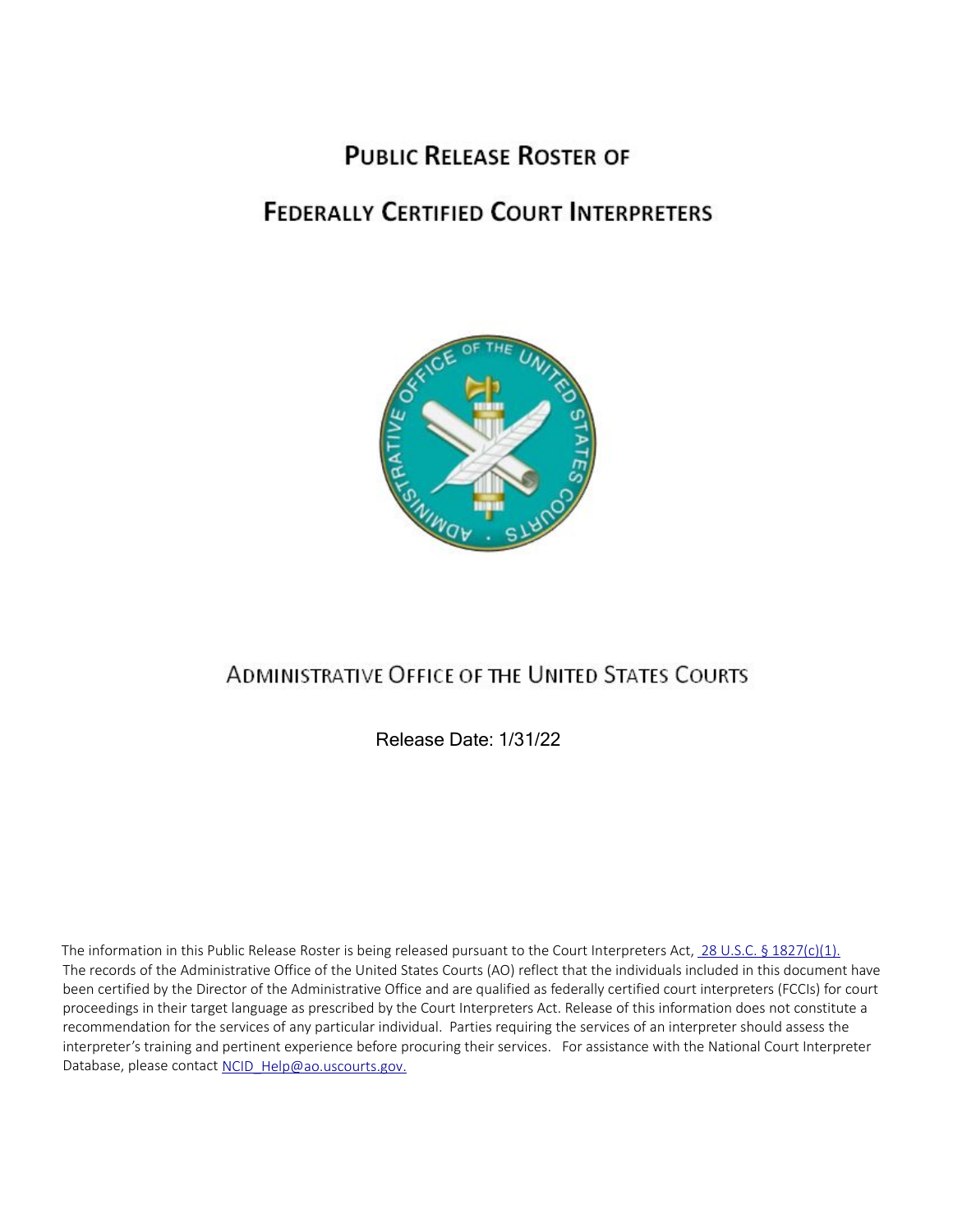## **Release Date: 01/31/2022**

| Name | City | <b>State Email</b> |
|------|------|--------------------|
|      |      |                    |

## **Federally Certified Interpreters of Haitian Creole**

| Sada, Claudine       | Miami           | FL. | klodisa@gmail.com          |
|----------------------|-----------------|-----|----------------------------|
| Zdancewicz, Yolanda  | Miramar         | FL. | yohalbah@yahoo.com         |
| Daya-Washburn, Jessy | <b>Boise</b>    | ID  | jessyacupuncture@gmail.com |
| Monestime, Frantz    | Jamaica Plain   | MA  | fpmonestime@comcast.net    |
| Abellard, Raynold    | <b>Brooklyn</b> | NY. | abelreynolds57@hotmail.com |
| Raymond, Yves        | Brooklyn        | NY. | ivremon@aol.com            |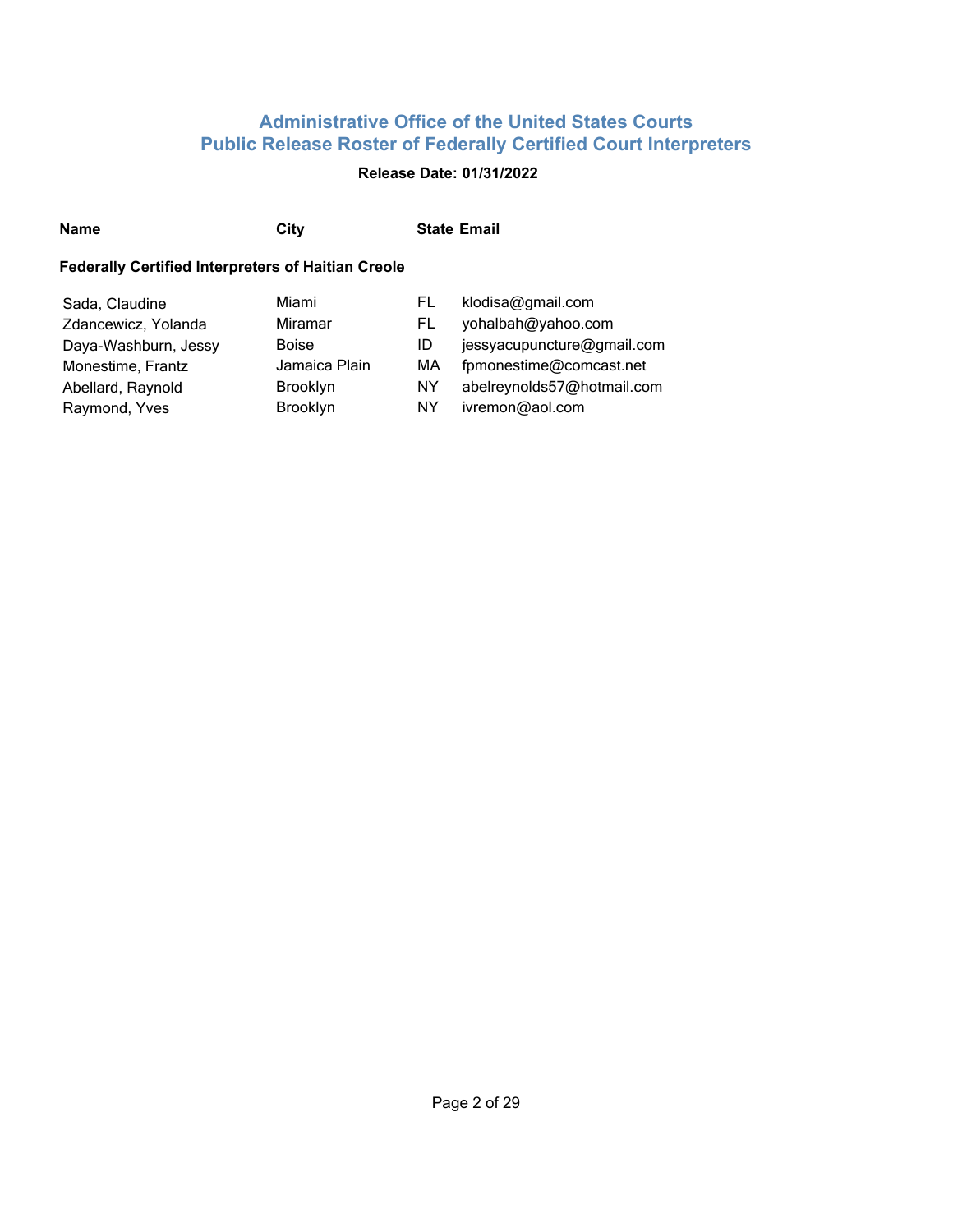## **Release Date: 01/31/2022**

| <b>Name</b>                                       | City                   | <b>State Email</b>                                             |
|---------------------------------------------------|------------------------|----------------------------------------------------------------|
| <b>Federally Certified Interpreters of Navajo</b> |                        |                                                                |
| Watchman, Casey<br>Yazzie-Lewis, Esther           | Crownpoint<br>Edgewood | ΝM<br>cwatch625@yahoo.com<br>estheryazzielewis@yahoo.com<br>ΝM |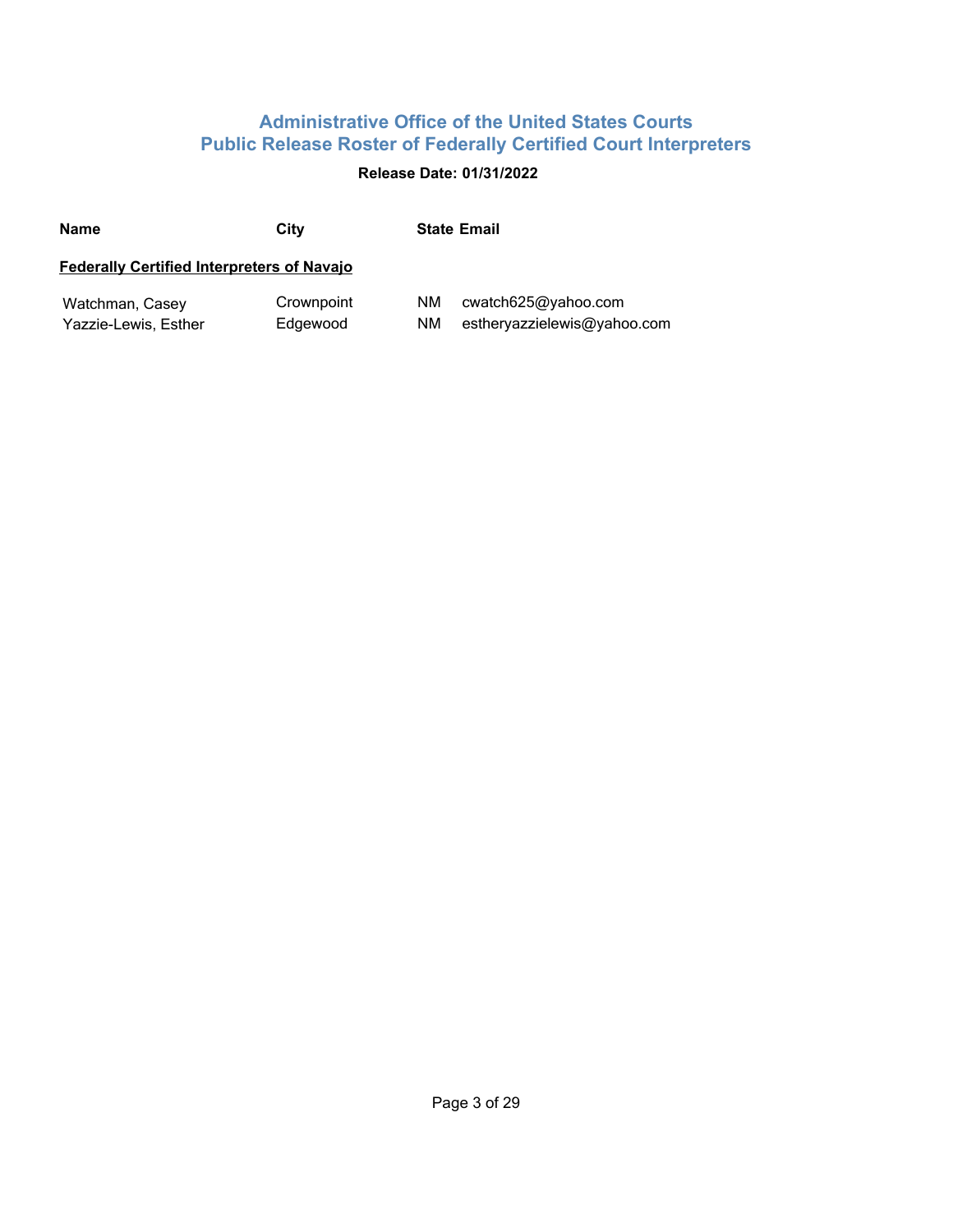## **Release Date: 01/31/2022**

#### **Name City State Email**

#### **Federally Certified Interpreters of Spanish**

| Walker, Lesley        | Birmingham            | AL            | lesleywalker@zoho.com             |
|-----------------------|-----------------------|---------------|-----------------------------------|
| Daniel, Jason         | <b>Benton</b>         | <b>AR</b>     | jasondaniel@gmail.com             |
| Yancey, Anne          | Lowell                | AR            | callheron@aol.com                 |
| De Cunzolo, Maria     | <b>Buenos Aires</b>   | Arge<br>ntina | mariarosadc@yahoo.com.ar          |
| Mednick, Cristina     | <b>Fountain Hills</b> | <b>AZ</b>     | Cristina.Mednick@gmail.com        |
| Yawn, Renata          | Gilbert               | <b>AZ</b>     | Renata.Yawn@q.com                 |
| Huberman-Arnaud, Anna | Glendale              | AZ            | losarnaud@yahoo.com               |
| Ward, Catherine       | Goodyear              | <b>AZ</b>     | cathy_ward@hotmail.com            |
| Hockaday, Lee         | <b>Green Valley</b>   | <b>AZ</b>     | leehockaday@gmail.com             |
| Tirado, Hector        | Laveen                | AZ            | h.tirado@cox.net                  |
| Arvayo Flores, Ana    | Mesa                  | <b>AZ</b>     | arvayoservices@gmail.com          |
| Pepper, Jean          | Mesa                  | <b>AZ</b>     | jeaniepepper@gmail.com            |
| Tenreiro, Xiomara     | Mesa                  | AZ            | xmt.interp@gmail.com              |
| Carman, Susana        | Phoenix               | <b>AZ</b>     | suziecarman@hotmail.com           |
| Clark, Jared          | Phoenix               | <b>AZ</b>     | interpreter@sent.com              |
| Clowery, Jennifer     | Phoenix               | AZ            | jen@jcwordsmith.com               |
| Fierros, Isabel       | Phoenix               | <b>AZ</b>     | ifierros@gmail.com                |
| Griffin, Christopher  | Phoenix               | <b>AZ</b>     | Christopher_Griffin@fd.org        |
| Resler, Marcia        | Phoenix               | AZ            | marcia_resler@fd.org              |
| Rugeles, Henry        | Phoenix               | <b>AZ</b>     | hrugeles@yahoo.com                |
| Salcedo, Ali          | Phoenix               | <b>AZ</b>     | congalis@gmail.com                |
| Seebeck, Sarah        | Phoenix               | <b>AZ</b>     | saseebeck@yahoo.com               |
| Svoboda, David        | Phoenix               | <b>AZ</b>     | svobodad@gmail.com                |
| Vaquer Jr., Juan      | Phoenix               | <b>AZ</b>     | Khinterpreting@gmail.com          |
| Arvizu, Carlos        | Sahuarita             | AZ            | mealekz@yahoo.com                 |
| Noriega, Carmen       | Sahuarita             | AZ            | crnorie@aol.com                   |
| Loos, Scott           | Scottsdale            | AZ            | petaq7@aol.com                    |
| Torres, Alejandra     | Scottsdale            | AZ            | atorres1@cox.net                  |
| Thompson, Chandler    | Sedona                | <b>AZ</b>     | thompsonnmex@gmail.com            |
| Frady, Sandra         | Sonoita               | <b>AZ</b>     | sfrady@dakotacom.net              |
| Brandlin, Patrick     | Surprise              | AZ            | patrick_brandlin@azd.uscourts.gov |
| Harvey, Elaine        | Tempe                 | <b>AZ</b>     | elaine.harvey@gmail.com           |
| Penney, Kathleen      | Tempe                 | <b>AZ</b>     | quantum45@juno.com                |
| Barrientos, Ignacio   | Tucson                | <b>AZ</b>     | azits@aol.com                     |
| Bogard, Beatriz       | Tucson                | AZ            | beatrizsenor@comcast.net          |
| Bush, Lucinda         | Tucson                | ΑZ            | lucinda_bush@azd.uscourts.gov     |
| Citizen, Yvette       | Tucson                | <b>AZ</b>     | bilingualcitizen@gmail.com        |
|                       |                       |               |                                   |

Page 4 of 29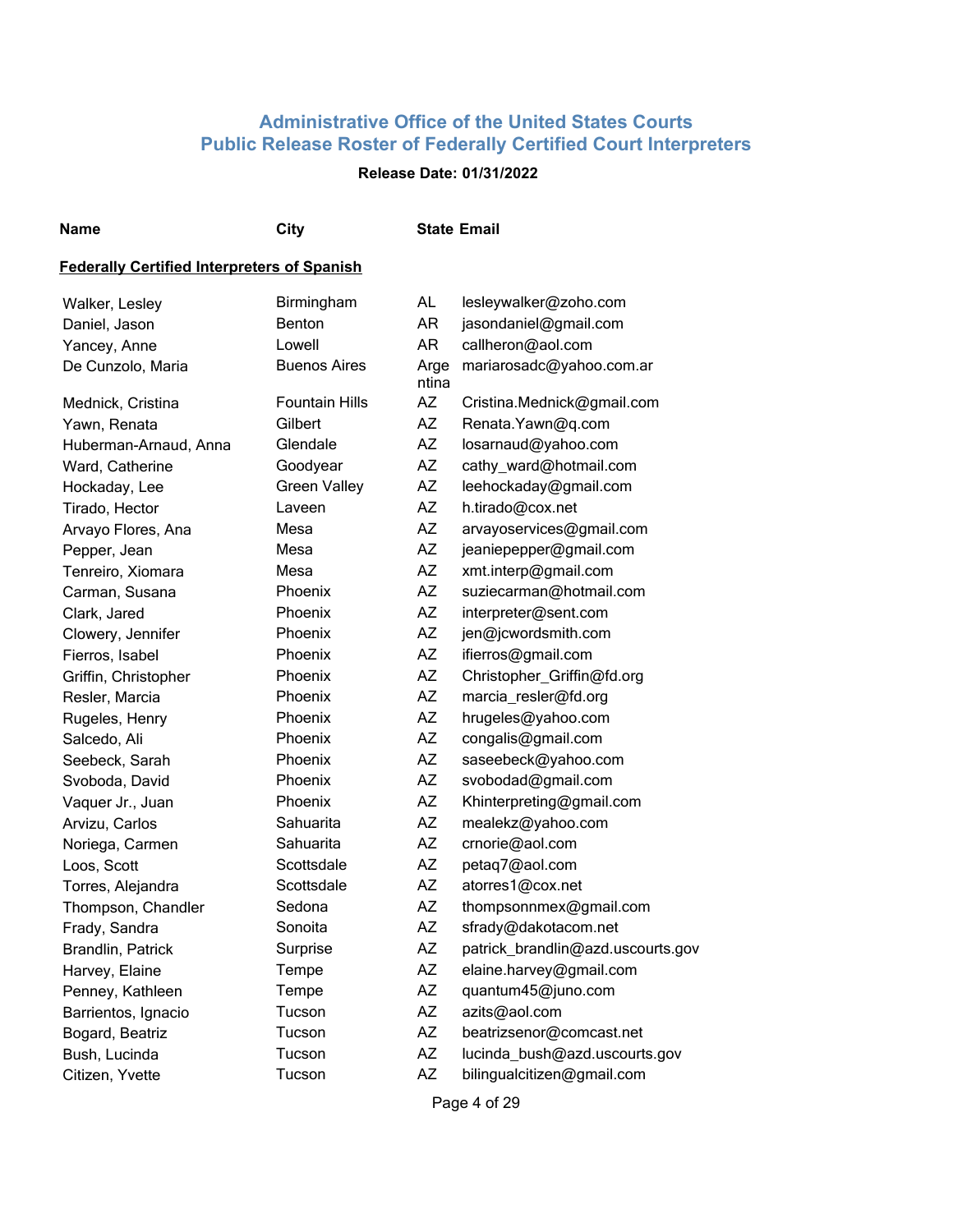## **Release Date: 01/31/2022**

**Name City State Email**

## **Federally Certified Interpreters of Spanish**

| Cordova, Juan            | Tucson             | ΑZ        | azjuancarlos@gmail.com        |
|--------------------------|--------------------|-----------|-------------------------------|
| Davis, Pedro             | Tucson             | <b>AZ</b> | pedroldavis@aol.com           |
| Fatas Cabeza, Jaime      | Tucson             | <b>AZ</b> | jaimefatas@gmail.com          |
| Garcia, Joyce            | Tucson             | <b>AZ</b> | jygarcia@cox.net              |
| Hand, Nancy              | Tucson             | AZ        | nancyhand@cox.net             |
| Herran, Fernando         | Tucson             | <b>AZ</b> | fernandoherran43@gmail.com    |
| Miller, Daniel           | Tucson             | AZ        | Aztlandan@aol.com             |
| Nebeker, Mirtha          | Tucson             | AZ        | mirtha.nebeker@gmail.com      |
| Nido-zawacki, Liliana    | Tucson             | AZ        | nidoliliana@gmail.com         |
| Radillo, Juan            | Tucson             | <b>AZ</b> | Juan_Radillo@azd.uscourts.gov |
| Romero, Cristina         | Tucson             | AZ        | aeminc@gmail.com              |
| Scott, Margaret          | Tucson             | <b>AZ</b> | mhscott14@cox.net             |
| Solis, Lisa              | Tucson             | AZ        | llsolis@outlook.com           |
| Studer, Hortensia        | Tucson             | <b>AZ</b> | histuder@comcast.net          |
| Villasenor, Alfonso      | Tucson             | <b>AZ</b> | avotrans@aol.com              |
| Whitman, Donna           | Tucson             | <b>AZ</b> | whitval@cox.net               |
| Zellon, Ronald           | Tucson             | <b>AZ</b> | sonoratranslators@gmail.com   |
| Aguayo, Miguel           | Yuma               | <b>AZ</b> | maguayo1@hotmail.com          |
| Schaben, Kathleen        | Yuma               | <b>AZ</b> | KSchaben@courts.az.gov        |
| Maestracci, Wendy        | Albany             | CA        | wendymae@mac.com              |
| Miller, Gregory          | Alhambra           | CA        | gregory.miller.123@gmail.com  |
| Stohn, Marcela           | Alhambra           | CA        | destohn@gmail.com             |
| Martin, Elsa             | Altadena           | CA        | elsavamar@gmail.com           |
| Vick, Doris              | Arroyo Grande      | CA        | dgvick215@gmail.com           |
| Lara, Gregoria           | Atwater            | CA        | LaraGD11@hotmail.com          |
| Hughes, Gloria           | <b>Bakersfield</b> | CA        | gloria@gb-translations.com    |
| Lucero, Roberto          | <b>Bakersfield</b> | CA        | Translucero@aol.com           |
| Lopez, Antonio           | <b>Beaumont</b>    | CA        | donpelayolopez@yahoo.com      |
| Bancroft, Kate           | <b>Berkeley</b>    | CA        | katiebancroft@gmail.com       |
| Draves, Curtis           | <b>Berkeley</b>    | CA        | curtis@draves.org             |
| Pisani McCarthy, Julieta | Berkeley           | CA        | pisanimcc@gmail.com           |
| Sweet-Cordero, David     | <b>Berkeley</b>    | CA        | david@beyondtranslation.net   |
| Tenney, Irene            | Berkeley           | CA        | jurisdictionit@yahoo.com      |
| Arguello, Eugenia        | Bonita             | CA        | earguello1@cox.net            |
| Calderon, Rebeca         | <b>Bonita</b>      | CA        | rebecacalderon07@gmail.com    |
| Shor, Nina               | <b>Bonita</b>      | CA        | nshor@cox.net                 |
| Smith, Ruth              | Bonita             | CA        | ruthsmith@sdinterpreter.com   |
|                          |                    |           |                               |

Page 5 of 29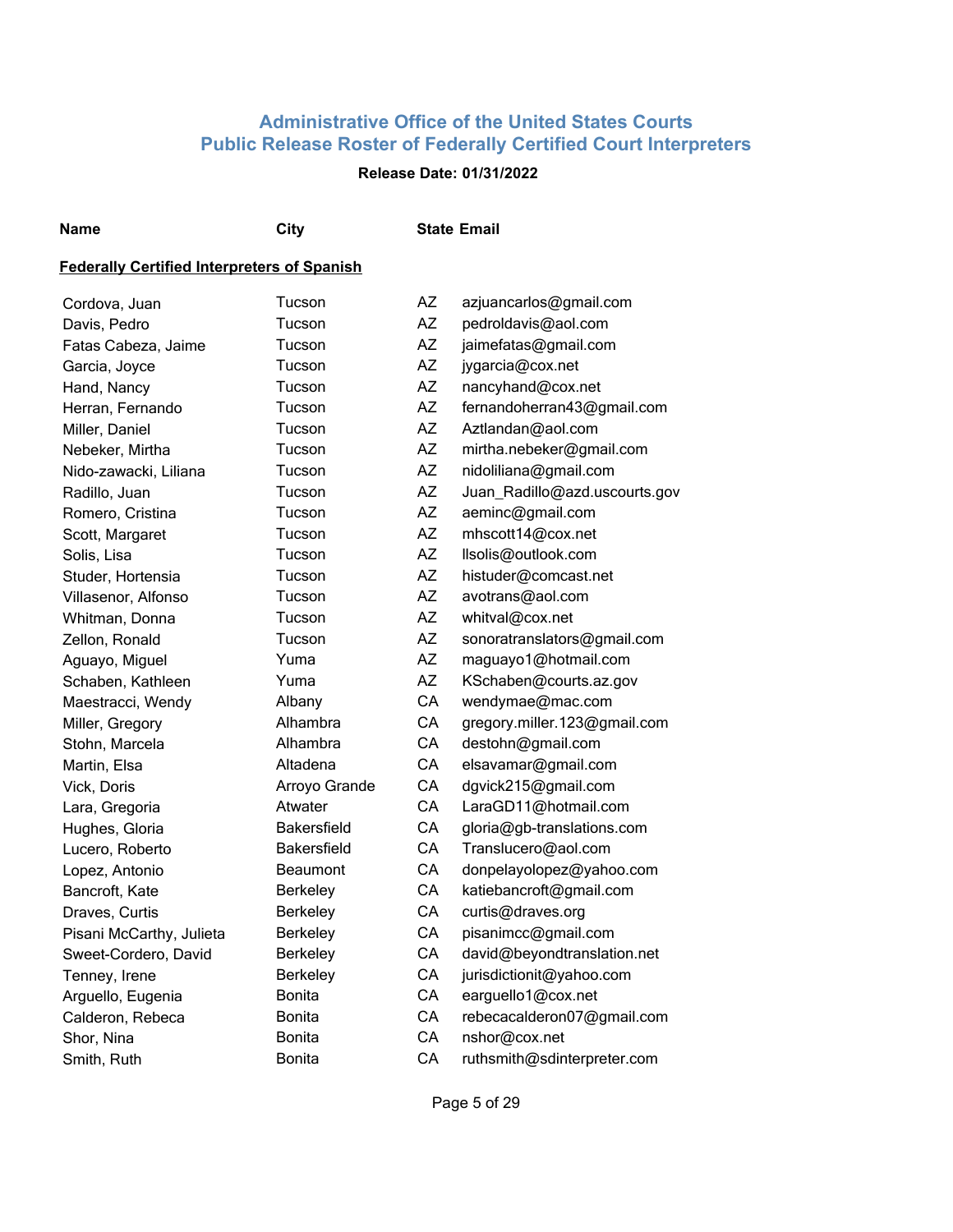## **Release Date: 01/31/2022**

**Name City State Email**

## **Federally Certified Interpreters of Spanish**

| Samulowitz, Claudia      | <b>Brawley</b>    | СA | claudiars@globallanguageconsultants.com |
|--------------------------|-------------------|----|-----------------------------------------|
| Hermida, Marina          | <b>Brea</b>       | CA | marinahermida2002@yahoo.com             |
| Smart, Doralisa          | Brea              | CA | smtwld@aol.com                          |
| Ferrer, Ernesto          | <b>Buena Park</b> | CA | ernesto_ferrerm@hotmail.com             |
| Scherman, Ana            | <b>Burlingame</b> | CA | ana.scherman@outlook.com                |
| Stevens, Michele         | Calabasas         | CA | m.stevens@aiic.net                      |
| Gillison, Ana            | Campbell          | CA | detrinidad_ana@yahoo.com                |
| Green, Mylene            | Canyon Lake       | CA | mylenemg@yahoo.com                      |
| Fuller, Ana              | Carlsbad          | CA | anafull@usa.net                         |
| Schlaepfer, Ursula       | Carmel            | CA | ioranatiare@hotmail.com                 |
| Coronado, Regina         | Carmichael        | CA | courtinterpreter@att.net                |
| Rodriguez-Daza, Juan     | Cerritos          | CA | jrdaza73@gmail.com                      |
| Calderon, Delia          | Chatsworth        | CA | delia.calderon517@gmail.com             |
| Carino, Marybel          | Chula Vista       | CA | linguistic.artist@gmail.com             |
| Gomez, Gloria            | Chula Vista       | CA | susiegomez@hotmail.com                  |
| Lemesoff, Daniel         | Chula Vista       | CA | dal888@hotmail.com                      |
| Ovadia, Esther           | Chula Vista       | CA | estherovadia18@gmail.com                |
| Rios, Madeline           | Claremont         | CA | riospanish@aol.com                      |
| Jacobs, Daniel           | Concord           | CA | danslation@comcast.net                  |
| Lewis, Letty             | Coronado          | CA | lettylewis@yahoo.com                    |
| Yanez, Julene            | Crestline         | CA | juleneyanez@gmail.com                   |
| Hermida, Esther          | Dana Point        | CA | ZinnEsther@gmail.com                    |
| Meredith, Carol          | Davis             | CA | carolnmeredith@gmail.com                |
| Rubald, Elvia            | Davis             | CA | emrubald@sbcglobal.net                  |
| Watkins-Snow, Debra      | Davis             | CA | snowsx4@comcast.net                     |
| Carrasco-Ramirez, Bonnie | Del Mar           | CA | bcr1155@aol.com                         |
| Antelo, Claudia          | Downey            | CA | Cantelo494@aol.com                      |
| Sicolo, Paola            | Downey            | CA | paolasicolo@gmail.com                   |
| Blanco, Juana            | El Cajon          | CA | estherblanco912@gmail.com               |
| Monsanto, Catari         | El Cajon          | CA | catarimonsanto@yahoo.com                |
| Reyna, Ana               | El Centro         | CA | ana_reyna@casd.uscourts.gov             |
| Brunetti, Andrea         | El Cerrito        | CA | castilla@flash.net                      |
| Inciarte, Monique        | El Cerrito        | CA | mimics88@gmail.com                      |
| Moskowitz, Andre         | El Cerrito        | CA | amoskow@aol.com                         |
| Kavelin, Thomas          | Encino            | CA | tkavelin@gmail.com                      |
| Castillo, Alvaro         | Escondido         | CA | ayscastillo@sbcglobal.net               |
| Patel, Carmen            | Folsom            | CA | carpanjjmail@aol.com                    |

Page 6 of 29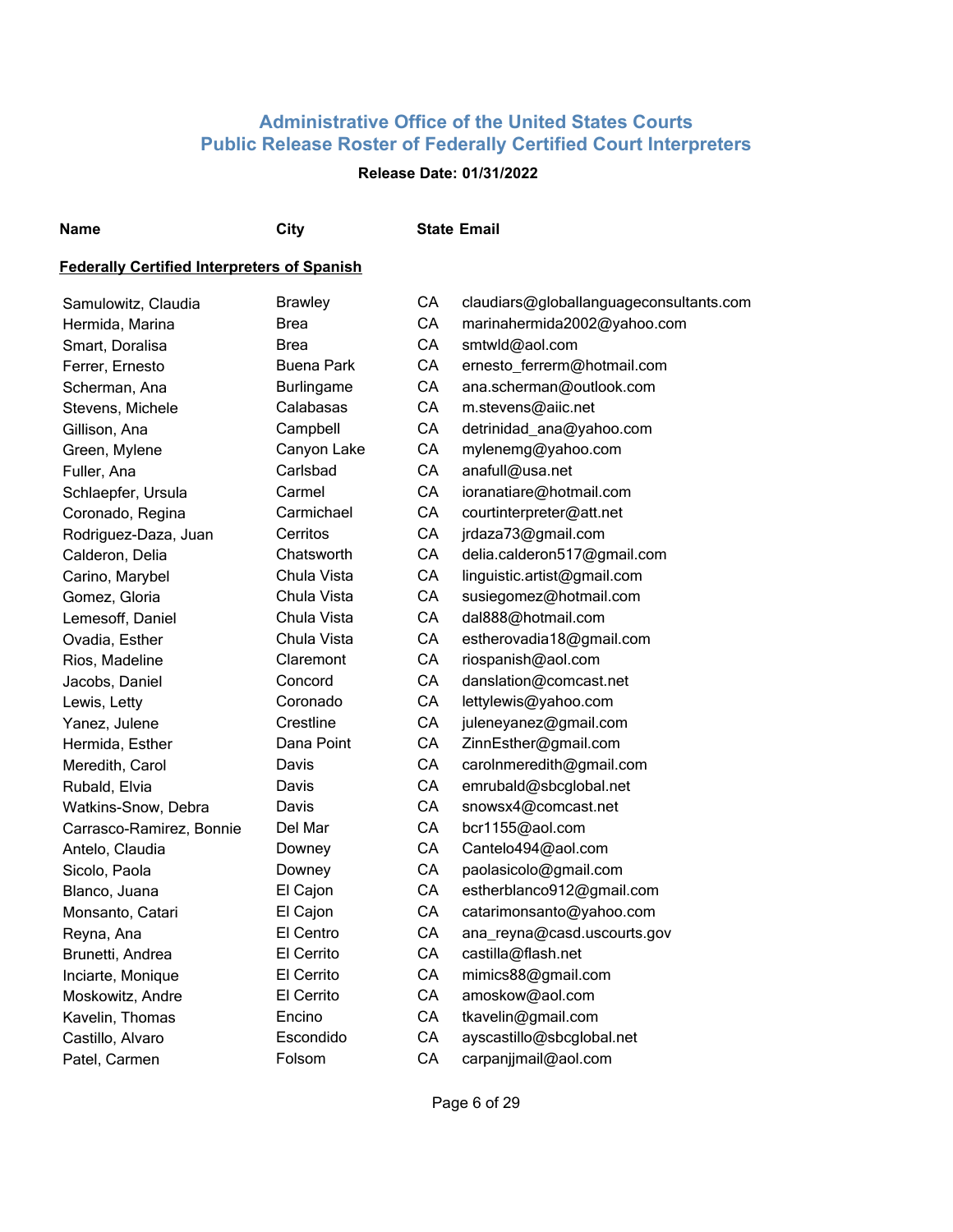## **Release Date: 01/31/2022**

**Name City State Email**

| Gordon, Dolores      | <b>Fountain Valley</b> | CA | Dgordonbarca@gmail.com             |
|----------------------|------------------------|----|------------------------------------|
| Avelar, Javier       | Fresno                 | CA | javieravelar@hotmail.com           |
| Benavides, Aimee     | Fresno                 | CA | benavidesinterpreter@gmail.com     |
| Lara, Lizbeth        | Fresno                 | CA | lizbethlara@comcast.net            |
| Rubenstein, Rebecca  | Friant                 | CA | beccarubenstein@gmail.com          |
| Ibarra, Erica        | <b>Fullerton</b>       | CA | ericai79@yahoo.com                 |
| Quiroga, Daniel      | Fullerton              | CA | courtinterp@sbcglobal.net          |
| Torres, Christine    | Galt                   | CA | tina9093@sbcglobal.net             |
| Kato, Carol          | Glendale               | CA | cbkato@earthlink.net               |
| Morales, Juan Carlos | Glendale               | CA | jcmorales@aol.com                  |
| Sosa, Daniel         | Glendale               | CA | drs7777@sbcglobal.net              |
| Lancaster, Claudia   | Granada Hills          | CA | clamar911@yahoo.com                |
| Hyatt, Patricia      | <b>Grass Valley</b>    | CA | a-mhyatt@msn.com                   |
| Wait, Maria          | Greenbrae              | CA | lucywait@att.net                   |
| Torres, Hiram        | Hayward                | CA | hiram14@yahoo.com                  |
| Pierce, Claudia      | Highland               | CA | per.clau.2010@gmail.com            |
| DeBonis, Ariel       | Huntington Beach       | CA | arieldecali@gmail.com              |
| Borghi, Katerina     | Irvine                 | CA | Katborghi@gmail.com                |
| Fontaine, Pamela     | Irvine                 | CA | pamelafontaine@cox.net             |
| Rosen-Kabe, Lenne    | Joshua Tree            | CA | rosenkabe@gmail.com                |
| Abella, Alejandro    | La Crescenta           | CA | abella2@earthlink.net              |
| Wilson, Virginia     | La Crescenta           | CA | virginia@losangelesinterpreter.com |
| Brennen, Yolanda     | La Jolla               | CA | ybrennen@aol.com                   |
| Deicas, Lilian       | La Jolla               | CA | Im@deicas.com                      |
| Flores, Mario        | La Jolla               | CA | interpreters@aol.com               |
| Leon, Lourdes        | La Mesa                | CA | lulapelusa@gmail.com               |
| Schulte, Alejandra   | Laguna Niguel          | CA | schulte.alejandra@gmail.com        |
| Kijel, Silvia        | Lake Forest            | CA | skijel@saddleback.edu              |
| Donson, Debra        | Lakewood               | CA | ddonson@ca.rr.com                  |
| Fisher, David        | Lakewood               | CA | dfisher7654.df@gmail.com           |
| Sarasty, Emily       | Lakewood               | CA | msarasty@juno.com                  |
| Emmons, Mindy        | Lincoln                | CA | mindyemmons@gmail.com              |
| Barcelo, Frank       | Loma Linda             | CA | icr@linkline.com                   |
| Cedillo, Alejandra   | Lomita                 | CA | ale1cedillo@yahoo.com              |
| Gomez, Celia         | Lomita                 | CA | cg301084@att.net                   |
| Ferreira, Michael    | Long Beach             | CA | traductormichael@msn.com           |
| Fonseca, Maya        | Long Beach             | CA | shintira55@aol.com                 |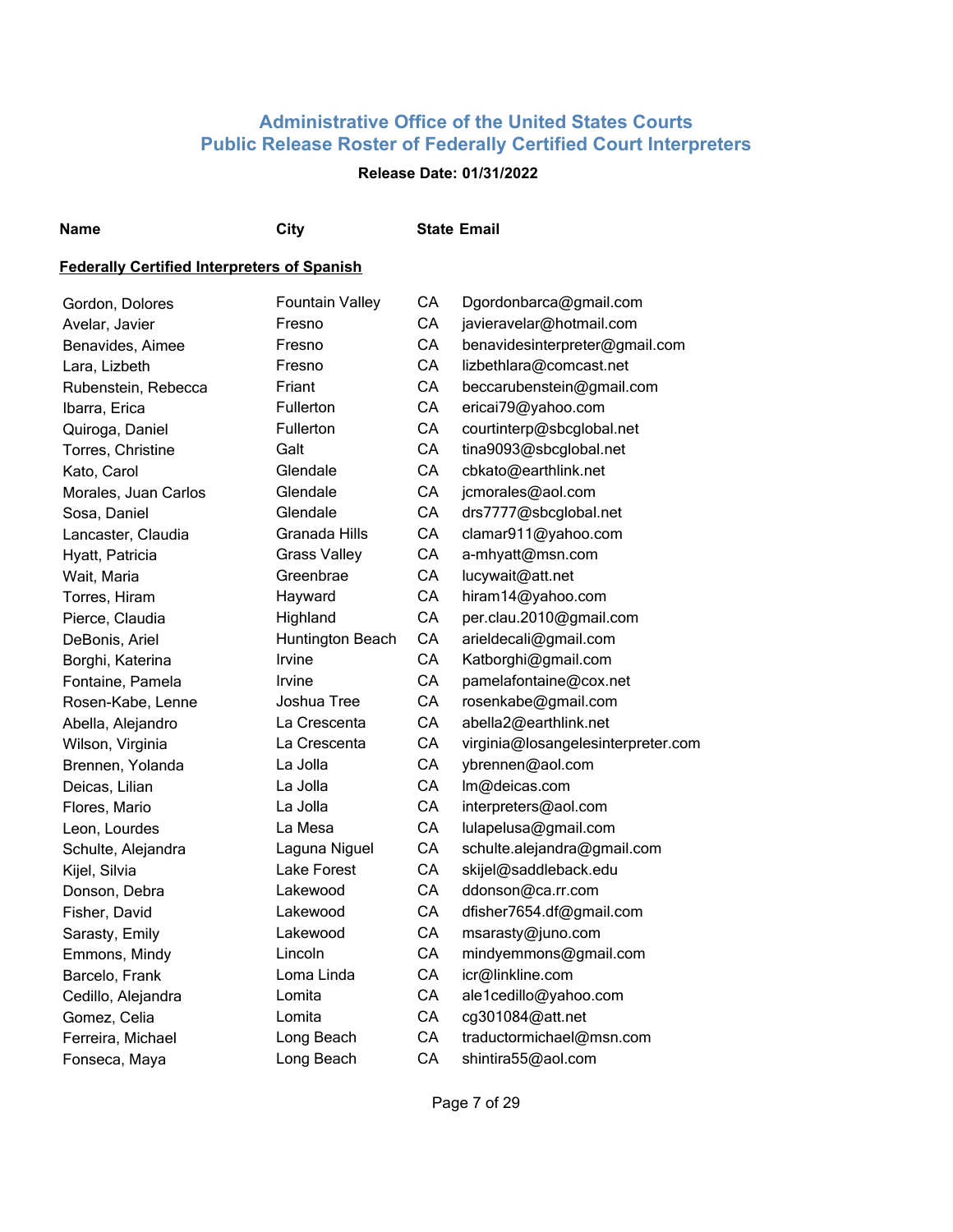## **Release Date: 01/31/2022**

## **Name City State Email**

| Murphy, Shannon            | Long Beach  | CA | MurphyLanguageServices@msn.com    |
|----------------------------|-------------|----|-----------------------------------|
| Ortiz, Marina              | Long Beach  | CA | marinasol55@hotmail.com           |
| Torres, Ventura            | Long Beach  | CA | venturatorres@msn.com             |
| Torres-Comas, Hortensia    | Long Beach  | CA | tensitorres-comas@email.com       |
| Torrone, Ariel             | Long Beach  | CA | arielcarlostorrone@yahoo.com      |
| Valencia, Rosana           | Long Beach  | СA | rosanavalencia@verizon.net        |
| Andreotti, J. Lambertini   | Los Angeles | СA | jlatran@worldnet.att.net          |
| Bension-Larkin, Mariana    | Los Angeles | СA | mariana.bension@yahoo.com         |
| Bordarampe, Guillermo      | Los Angeles | CA | borda4u@gmail.com                 |
| Cabal, Elisa               | Los Angeles | CA | elisacabal@me.com                 |
| Cardenas, Roxana           | Los Angeles | CA | roxanacard@yahoo.com              |
| Chan-Sanchez, Joaquin      | Los Angeles | CA | joaquinchan@me.com                |
| Chavez, Jose               | Los Angeles | CA | jacinterpreter@gmail.com          |
| Contreras, Ruth            | Los Angeles | CA | rcontreras78@yahoo.com            |
| Corona, Maria              | Los Angeles | СA | Buzfamily@sbcglobal.net           |
| Desiderio, Monica          | Los Angeles | СA | monicadesiderio@aol.com           |
| Drucker, Julie             | Los Angeles | CA | juliedrucker@yahoo.com            |
| Fayos, Maria               | Los Angeles | CA | mfayos@ca.rr.com                  |
| Fraga, Eliza               | Los Angeles | CA | transl8r@pacbell.net              |
| Franklin, Rossy            | Los Angeles | СA | rfrank7139@aol.com                |
| Garcia, Miguel             | Los Angeles | СA | mgarcia107@aol.com                |
| Kagan, Michael             | Los Angeles | СA | michael_kagan@fd.org              |
| Lopez Crozet, Martiniano   | Los Angeles | СA | sirmartiniano@sbcglobal.net       |
| Lopez Rios, Vanessa        | Los Angeles | СA | interpreting7@gmail.com           |
| Martin del Campo, Gilberto | Los Angeles | СA | gildelcampo@yahoo.com             |
| Martin, Maria              | Los Angeles | СA | dolorez_martin@fd.org             |
| Palmer, Helen              | Los Angeles | СA | HelenJoyPalmer@aol.com            |
| Penn, Stephanie            | Los Angeles | СA | steph.penn@yahoo.com              |
| Rammelkamp, Robert         | Los Angeles | СA | rammelra@sbcglobal.net            |
| Rodriguez-Villa, Luis      | Los Angeles | CA | Imrv@aol.com                      |
| Santana, Carlos            | Los Angeles | CA | carlosncalifornia@yahoo.com       |
| Schindler, Catherine       | Los Angeles | CA | forcath@aol.com                   |
| Sinclair, Kathleen         | Los Angeles | CA | kathleensinclair@gmail.com        |
| Sosa, Gabriela             | Los Angeles | CA | info@giftofthegabinterpreting.com |
| Spence, Sharon             | Los Angeles | CA | la_charoncita@yahoo.com           |
| Tobin, Felix               | Los Angeles | CA | felixtobin@yahoo.com              |
| Valdez, Eric               | Los Angeles | CA | veiledczar@yahoo.com              |
|                            |             |    |                                   |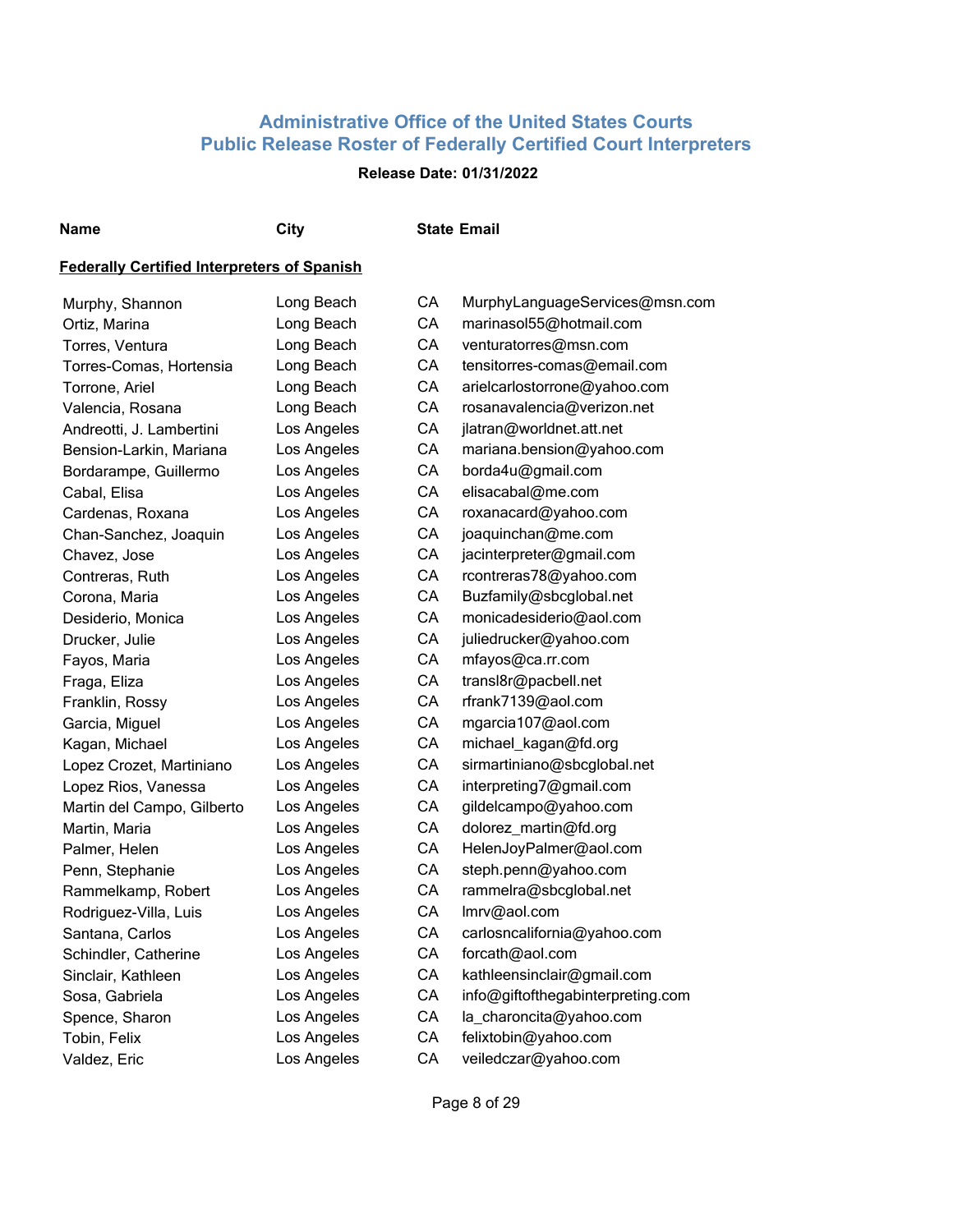## **Release Date: 01/31/2022**

**Name City State Email**

| Yaval, Uri                 | Los Angeles            | CA | yavalusa@gmail.com               |
|----------------------------|------------------------|----|----------------------------------|
| Callaway, Aracely          | Los Gatos              | CA | aracelycallaway@aol.com          |
| Luna, Albert               | Madera                 | CA | alunatico@yahoo.com              |
| Watrous, Anna              | Madera                 | CA | aewisinterpreting@gmail.com      |
| Harvin, Joseph             | Marina                 | CA | jmharvin@aol.com                 |
| Clinton, Greg              | Mission Viejo          | CA | greg.clinton@gmail.com           |
| Gutierrez, Cecilia         | Monrovia               | CA | ccgutierrez11@yahoo.com          |
| Suaya, Susana              | Monterey               | CA | susanasuaya@gmail.com            |
| Barry, Diana               | <b>Monterey Park</b>   | CA | dianabarry@charter.net           |
| Rodriguez, Manolo          | <b>Monterey Park</b>   | CA | senormanolorodriguez@yahoo.com   |
| de la Cruz, Jennifer       | Moreno Valley          | CA | jenuli@msn.com                   |
| Gage, George               | Moreno Valley          | CA | georat16@gmail.com               |
| Giannattasio-Fenton, Maria | <b>Mountain Center</b> | CA | mgfvoice@aol.com                 |
| Mejia, Gabriela            | Murrieta               | CA | mejiag@msn.com                   |
| Bancroft, Margery          | Napa                   | CA | margery.ellen.bancroft@gmail.com |
| Bazounguissa, Benjamin     | Napa                   | CA | baristide68@hotmail.com          |
| Fitzgibbon, Mauri          | Napa                   | CA | maurifitzgibbon@yahoo.com        |
| Rincon, Isabel             | Newcastle              | CA | msirincon@gmail.com              |
| Ortiz, Raul                | North Hollywood        | CA | raulfortiz@aol.com               |
| Glasser, Carole            | Oakland                | CA | ciglasser@yahoo.com              |
| Kopec, Robert              | Oakland                | CA | rkopec@gmail.com                 |
| Marchevsky, Debora         | Oakland                | CA | deborama@pacbell.net             |
| Martinez, Victor           | Oakland                | CA | v.m.interpreter@gmail.com        |
| Richardson, Carol          | Oakland                | CA | csrterp@yahoo.com                |
| Roberts, Sarah             | Oakland                | CA | magsita@gmail.com                |
| Swaney, Ines               | Oakland                | CA | inesswaney@gmail.com             |
| Zawadzki, Angela           | Oakland                | CA | angela.zawadzki@gmail.com        |
| Llop, Cristina             | Occidental             | CA | cristina.llop@gmail.com          |
| Duran, Manuel              | Oceanside              | CA | manuelduraninterpreter@att.net   |
| Garza, Elizabeth           | Ontario                | CA | junio7@verizon.net               |
| Hines, Graciela            | Orange                 | CA | gracehines1@gmail.com            |
| Silverman, Sheryl          | Pacific Grove          | CA | sari_silverman@yahoo.com         |
| Bajpai, Catalina           | Pacific Palisades      | CA | catijosb@yahoo.com               |
| Bellver, Maricarmen        | Pacific Palisades      | CA | mcbellver@gmail.com              |
| Nickels, Rita              | Pacific Palisades      | CA | nickelsrita@yahoo.com            |
| Mireles, Mario             | Palm Desert            | CA | opus1978@gmail.com               |
| Arce, Guadalupe            | Palo Alto              | CA | lupitaarce@yahoo.com             |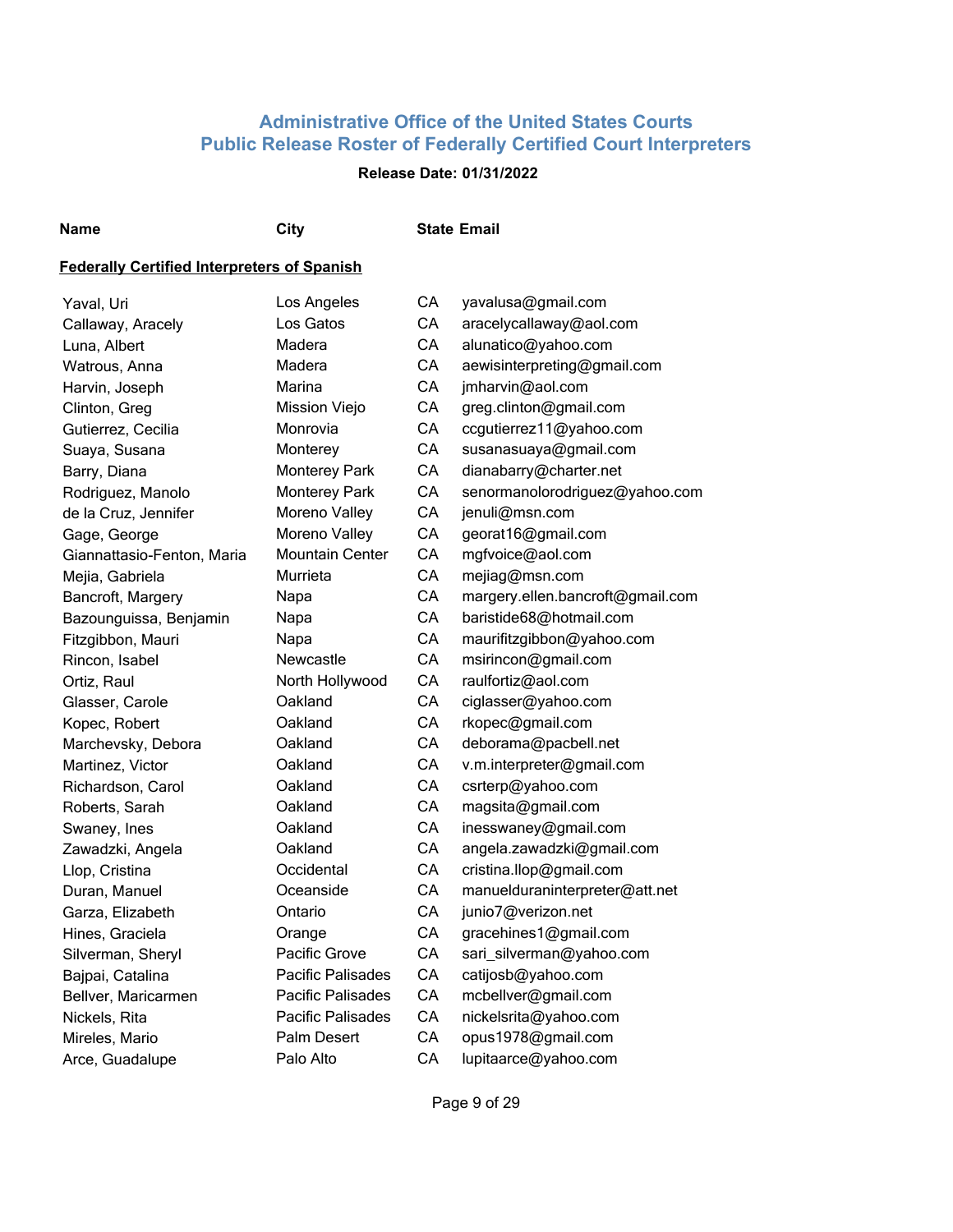#### **Release Date: 01/31/2022**

| ۰.<br>×<br>w |
|--------------|
|--------------|

**Name City State Email**

| Moyna, Nancy               | Palos Verdes<br><b>Estates</b> | CA | nmoyna@cox.net                         |
|----------------------------|--------------------------------|----|----------------------------------------|
| McKenna, Dennis            | Pasadena                       | CA | adelfabooks@msn.com                    |
| Mendoza, Santiago          | Pasadena                       | CA | monfria@aol.com                        |
| Reyes, Carmen              | Pasadena                       | CA | carmelaram@hotmail.com                 |
| McCandless, John           | Phelan                         | CA | interpetude@yahoo.com                  |
| Cline, Corinne             | Pinole                         | CA | corinnecline@comcast.net               |
| Radillo, Carlos            | Pinole                         | CA | radillocarlos@yahoo.com                |
| Serrano, Eric              | Pomona                         | CA | elspanishtranslator@hotmail.com        |
| Clampett, Vilma            | Poway                          | CA | vclampett@sbcglobal.net                |
| Miotto, Maricela           | Rancho<br>Cucamonga            | CA | msspanishinterp@gmail.com              |
| Moll, Estela               | Rancho Palos<br>Verdes         | CA | estelamoll@gmail.com                   |
| Posse, Flavio              | Rancho Palos<br>Verdes         | CA | fposse@live.com                        |
| Scorzelli, Amaranta        | <b>Redlands</b>                | CA | amascor@hotmail.com                    |
| Landaribar-Arzaga, Karmele | Redondo Beach                  | CA | Karmelel@hotmail.com                   |
| Urrutia-Lutz, Margarita    | Redondo Beach                  | CA | spanpro@verizon.net                    |
| Puerta-Diaz, Azucena       | Reseda                         | CA | azucenapuerta@dslextreme.com           |
| Rivera, Jesus              | Reseda                         | CA | jrivera@riverainterpreting.com         |
| Toledo Guzman, Miguel      | Reseda                         | CA | m.g.toledo@dslextreme.com              |
| MacBride, Richard          | Richmond                       | CA | allspanish@sbcglobal.net               |
| McCarthy, Elizabeth        | Richmond                       | CA | liz@mccarthyliz.com                    |
| Bianchi, Patricia          | Riverside                      | CA | patricia_bianchi@cacd.uscourts.gov     |
| del Sol, Elizabeth         | Royal Oaks                     | CA | eliz.delsol@gmail.com                  |
| Mariansky, Mireille        | Sacramento                     | CA | mmmariansky@gmail.com                  |
| Pinilla, Samuel            | Sacramento                     | CA | samuel.pinilla@gmail.com               |
| Riley-Portal, Yolanda      | Sacramento                     | CA | yriley-portal@caed.uscourts.gov        |
| White, Cristina            | Sacramento                     | CA | cristinawhite17@gmail.com              |
| Cusimano, Sergio           | San Bernardino                 | CA | scusimano744@msn.com                   |
| Moran, Jeffrey             | San Clemente                   | CA | jjeffmoran@yahoo.com                   |
| Benbrook, Carmen           | San Diego                      | CA | carmenbenbrook@icloud.com              |
| Berry, Deborah             | San Diego                      | CA | Deborah_A_Berry@casd.uscourts.gov      |
| Brown, Charles             | San Diego                      | CA | cdbpeabody@aol.com                     |
| Castellanos, Salvador      | San Diego                      | CA | salvador_castellanos@casd.uscourts.gov |
| Connell, Matthew           | San Diego                      | CA | matthew.c.connell@gmail.com            |
| Davila-Santiago, Juan      | San Diego                      | CA | juan_davila-santiago@casd.uscourts.gov |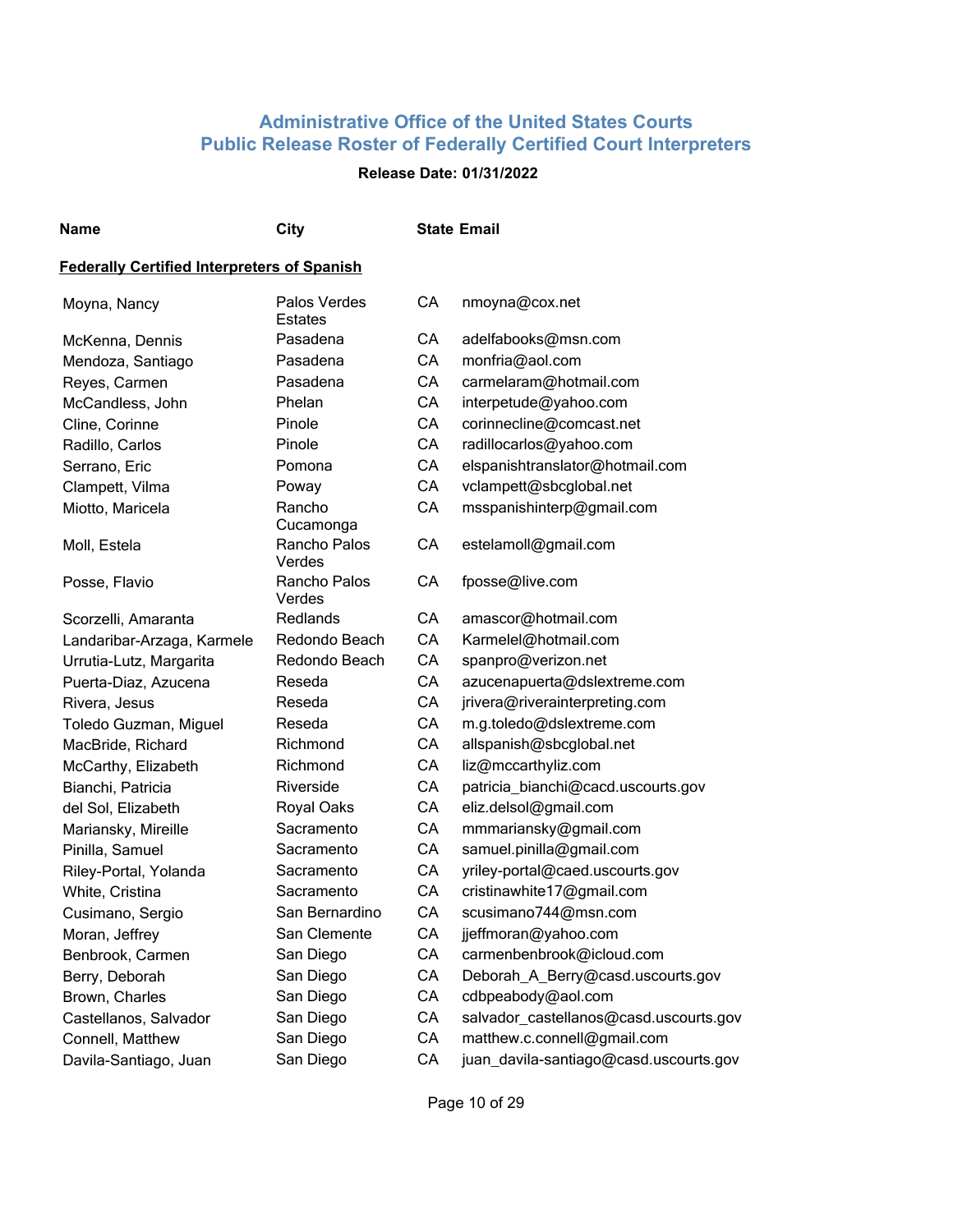## **Release Date: 01/31/2022**

**Name City State Email**

| DeCoursey, Daniel      | San Diego     | СA | dan@decotranslations.com              |
|------------------------|---------------|----|---------------------------------------|
| Eriksen, Vivian        | San Diego     | CA | eriksenviv@gmail.com                  |
| Farias, Ana            | San Diego     | CA | 1747ana@gmail.com                     |
| Fiallo, Lorena         | San Diego     | CA | lorena.fiallo@hotmail.com             |
| France, Yolanda        | San Diego     | CA | Yolanda_France@fd.org                 |
| Gonzales, Oscar        | San Diego     | CA | oscar_gonzales@fd.org                 |
| Gonzalez, Liliana      | San Diego     | CA | RGonza6405@aol.com                    |
| Hernandez, Carlota     | San Diego     | CA | carlotahdzd@gmail.com                 |
| Martinez, Ana          | San Diego     | CA | anamartinez.translate@gmail.com       |
| Mayne, Gloria          | San Diego     | CA | gloria_mayne@casd.uscourts.gov        |
| Mccaffrey, Mark        | San Diego     | CA | mark.mccaffrey6@icloud.com            |
| Mendenhall, Matthew    | San Diego     | CA | mattm52@san.rr.com                    |
| Monroy, Ruth           | San Diego     | CA | ruthmonroy@aol.com                    |
| Navarro-Gomez, Paula   | San Diego     | CA | paula_navarro-gomez@casd.uscourts.gov |
| Novoa, Daniel          | San Diego     | CA | daniel_novoa@casd.uscourts.gov        |
| Owens, Mark            | San Diego     | CA | markevanowens@gmail.com               |
| Pflug, Dorothy         | San Diego     | CA | doro36pflug@gmail.com                 |
| Pierce, Brian          | San Diego     | CA | brian.pierce@sdcourt.ca.gov           |
| Pizarro-Marin, Matias  | San Diego     | CA | matosebastian@hotmail.com             |
| Rodriguez, Alejandro   | San Diego     | CA | alejandro.interpreter@gmail.com       |
| San Martin, Silvia     | San Diego     | CA | sanma519@sbcglobal.net                |
| Sandoval, Maria        | San Diego     | CA | delmarlove@gmail.com                  |
| Shepard, Martha        | San Diego     | CA | mtagtz@gmail.com                      |
| Stolow, Judy           | San Diego     | CA | judy.lewy.stolow@gmail.com            |
| Valdivia, Vinka        | San Diego     | CA | clear.comm@att.net                    |
| Vera, Rebeca           | San Diego     | CA | rebecamvera@hotmail.com               |
| Willis, Gahan          | San Diego     | CA | gahanwillis@gmail.com                 |
| Zuno-pantoja, Indra    | San Diego     | CA | indrarebeca@hotmail.com               |
| Adelson, Naomi         | San Francisco | CA | noemiadelson@yahoo.com                |
| Bishop, Eric           | San Francisco | CA | peripuesto@aol.com                    |
| Chang-Castillo, Pablo  | San Francisco | CA | p.chang-castillo@aiic.net             |
| Harris, Nicole         | San Francisco | CA | latinmatters@gmail.com                |
| Lozano, Concepcion     | San Francisco | CA | lozano.conchita@gmail.com             |
| Navarro, Daniel        | San Francisco | CA | daniel.navarro.sf@gmail.com           |
| Parker, Johanna        | San Francisco | CA | johanna.parker@gmail.com              |
| Rhine-Medina, Margaret | San Francisco | CA | carolrhine_medina@mac.com             |
| Rosenthal, Ellen       | San Francisco | CA | ellenrosenthal@mac.com                |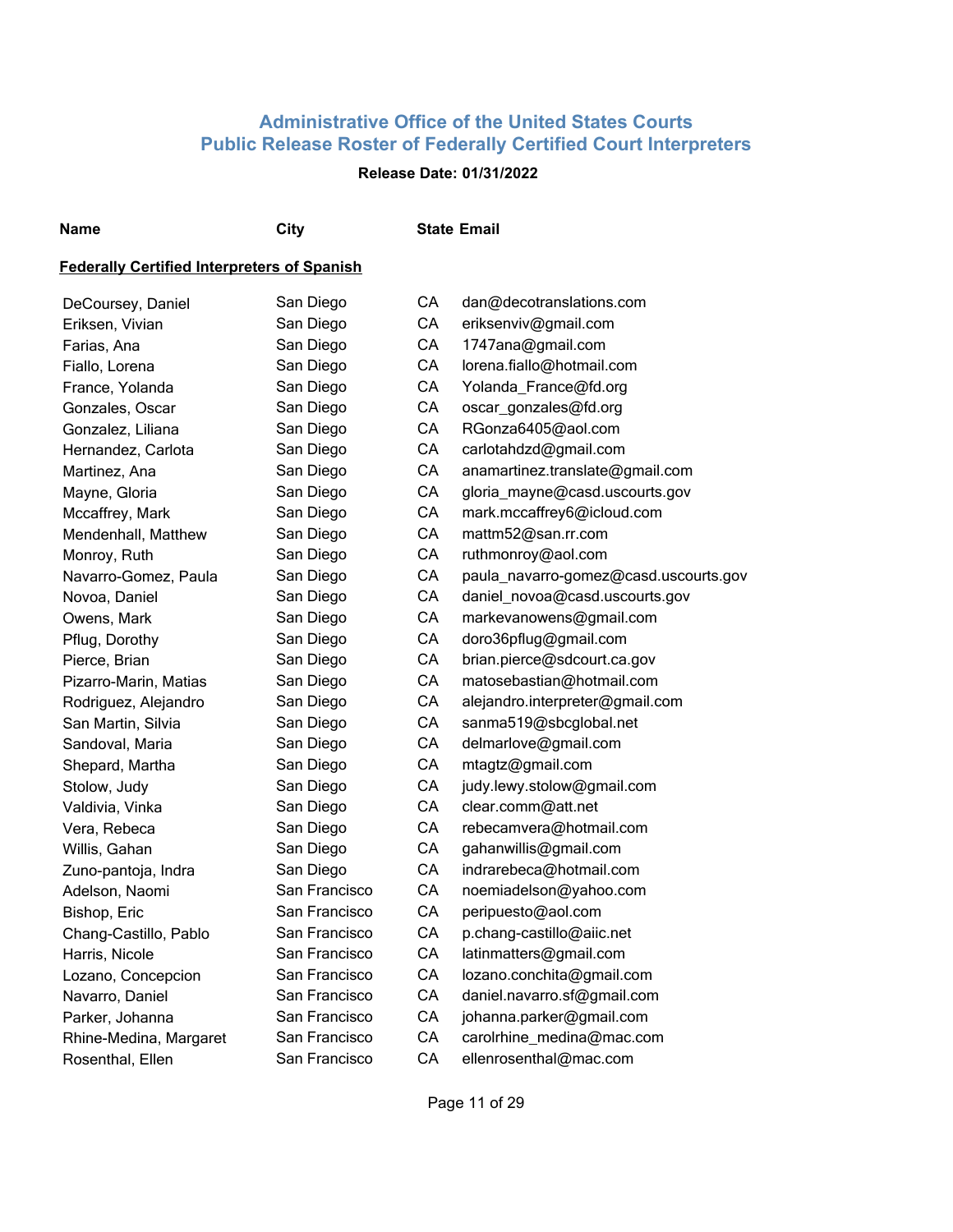## **Release Date: 01/31/2022**

#### **Name City State Email**

#### **Federally Certified Interpreters of Spanish**

| Ruby, Aaron              | San Francisco       | CА | aaronruby@gmail.com                   |
|--------------------------|---------------------|----|---------------------------------------|
| Sosa Siroka, Alejandra   | San Francisco       | CA | alejandra@languagealchemy.com         |
| Suarez, Fanny            | San Francisco       | CA | fsuarez370@gmail.com                  |
| Tonelli, Carol           | San Francisco       | CA | carolquetal@gmail.com                 |
| Valenzuela Tsaropoulos,  | San Francisco       | CA | niceintel1@msn.com                    |
| Miguel                   |                     |    |                                       |
| Van Sant, Katherine      | San Francisco       | CA | krvansant@yahoo.com                   |
| Visus, Cristina          | San Francisco       | CA | cristinavisus@yahoo.com               |
| Carbonell Aguero, Leire  | San Jose            | CA | leyrona@gmail.com                     |
| Klimkova, Anna-Marie     | San Jose            | CA | cztranslators@hotmail.com             |
| Minsuk, Michele          | San Leandro         | СA | michele.minsuk@gmail.com              |
| Medina, John             | San Rafael          | CA | medinarhine@gmail.com                 |
| Hernandez, Moises        | Santa Ana           | CA | hernandezmoises@hotmail.com           |
| Riggle, Analia Sarno     | Santa Ana           | CA | Analia_Sarno-Riggle@cacd.uscourts.gov |
| Gala, David              | Santa Barbara       | CA | davidgala67@gmail.com                 |
| Ferrer, Alejandro        | Santa Cruz          | СA | ferrersc@gmail.com                    |
| Resendiz Arriola, Carina | Santa Fe Springs    | CA | carinaarriola@yahoo.com               |
| Ames, Lauren             | Santa Maria         | CA | lauren@latiservices.com               |
| Cupesock Fox, Marta      | Santa Monica        | CA | chemartu@gmail.com                    |
| Fox, Jordan              | Santa Monica        | CA | jordanbfox@gmail.com                  |
| Nunez-Sheriff, Ashley    | Santa Monica        | CA | ashleyn3@mindspring.com               |
| Parker, Cynthia          | Santa Monica        | СA | pouncers1@gmail.com                   |
| Rainof, Alexander        | Santa Monica        | CA | Alexander.Rainof@gmail.com            |
| Tidona, Anabella         | Santa Monica        | СA | anabella.tidonaboldini@gmail.com      |
| Franklin, Genevieve      | Santa Rosa          | СA | star.navar@gmail.com                  |
| Galvez, Maria            | Santa Rosa          | CA | mapigalvez@gmail.com                  |
| Johnson, Jason           | Santa Rosa          | CA | jasonspanish@gmail.com                |
| Rivard, Tom              | Santa Rosa          | CA | torivard@att.net                      |
| Oros Fotedar, Thelma     | Saratoga            | СA | thelmaof@sbcglobal.net                |
| Choate, Denise           | Seaside             | СA | info@languagequest.net                |
| Valencia, Virginia       | Seaside             | CA | virginia.valencia@gmail.com           |
| Ortiz, Alberto           | Sherman Oaks        | CA | Alberto@roadrunner.com                |
| Welter, Eduardo          | <b>Sherman Oaks</b> | CA | eduardowelter@yahoo.com               |
| Florez, Magda            | Soquel              | CA | luciafloreztis@gmail.com              |
| Shulman-Mora, Carol      | Soquel              | СA | casmora@yahoo.com                     |
| Jamison, Elin            | South Pasadena      | СA | elinjami@gmail.com                    |
| Mikkelson, Holly         | Spreckels           | СA | hmikkelson@gmail.com                  |
| Barrett, Lorena          | <b>Studio City</b>  | CA | lorenabarrett@yahoo.com               |
|                          |                     |    |                                       |

Page 12 of 29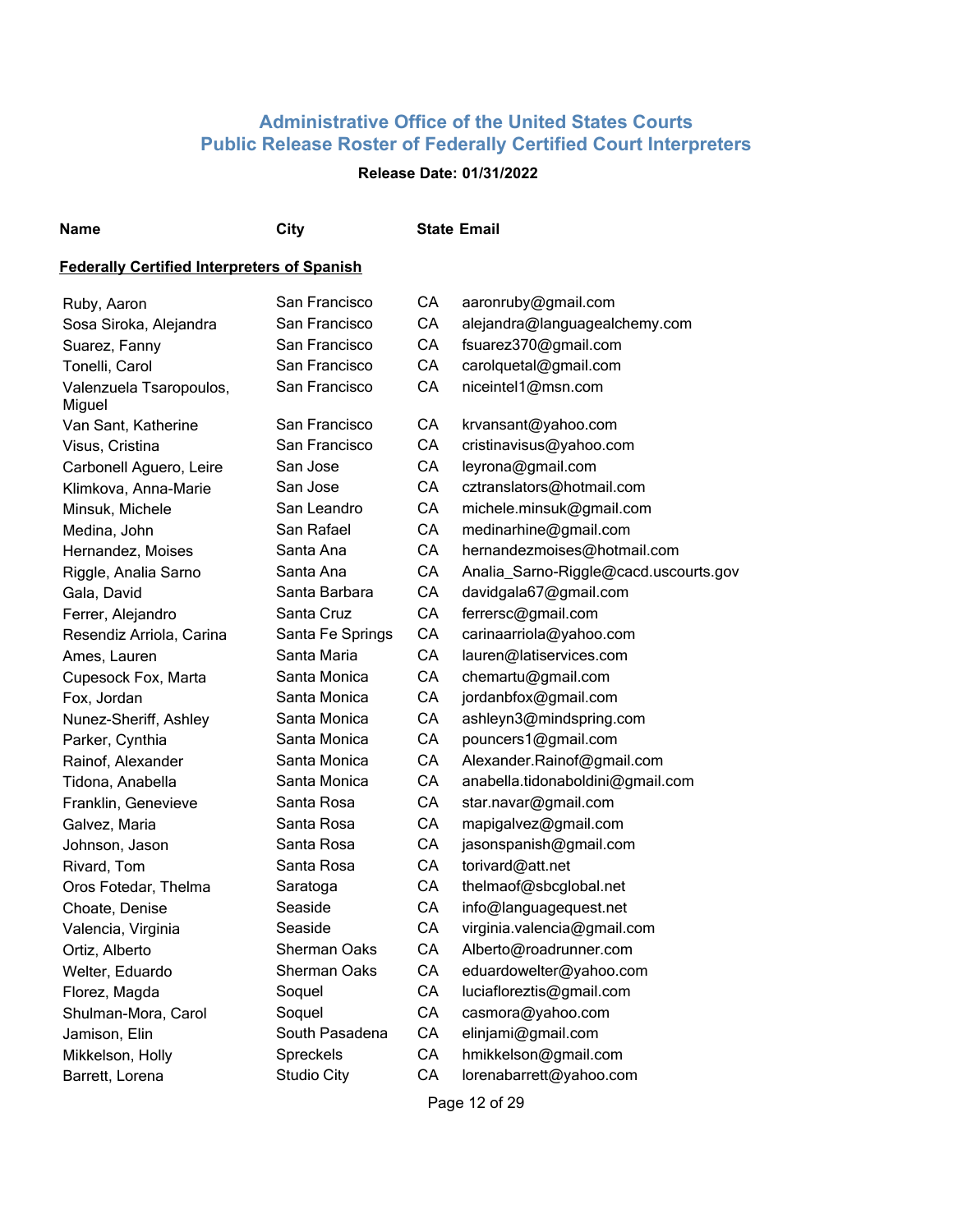## **Release Date: 01/31/2022**

## **Name City State Email**

#### **Federally Certified Interpreters of Spanish**

| Lubrani, Samantha           | Torrance              | CA        | slubrani88@gmail.com                    |
|-----------------------------|-----------------------|-----------|-----------------------------------------|
| Radillo-Diaz, Irene         | Ukiah                 | CA        | irene.radillo@yahoo.com                 |
| Franco, Alejandro           | Upland                | CA        | afranco09@aol.com                       |
| Budeev, Valentine           | Valencia              | CA        | valimar43@mac.com                       |
| Rankin, Alicia              | Valencia              | CA        | rankinpa61@aol.com                      |
| Munoz, Maria                | Vallejo               | CA        | mariaemun@yahoo.com                     |
| Alba, Andrea                | Van Nuys              | CA        | aalba1234@gmail.com                     |
| Villalobos, Francisco       | Venice                | CA        | uliantzeff@yahoo.com                    |
| Aguilar, Joaquin            | Visalia               | CA        | joaquin.aguilarcr@icloud.com            |
| Brawer, Abraham             | <b>Walnut Creek</b>   | CA        | abrawer4@hotmail.com                    |
| Brewer, Raquel              | <b>Walnut Creek</b>   | CA        | raquelbre@gmail.com                     |
| Claus, Haydee               | <b>Walnut Creek</b>   | CA        | haydeeclaus@sbcglobal.net               |
| Cohen, Barbara              | <b>Walnut Creek</b>   | CA        | shajimtin@gmail.com                     |
| Krawiec, Paula              | West Hills            | CA        | pkrawiec@hotmail.com                    |
| Bonatti-Harabin, Alessandra | West Hollywood        | CA        | bonatti.alessandra@gmail.com            |
| Carrasco, Eleazar           | West Hollywood        | CA        | eleazar.carrasco@att.net                |
| Rodriguez, Rogelio          | Westminster           | CA        | plateboss@aol.com                       |
| Garcia, Irma                | Whittier              | CA        | irmagarcia158@gmail.com                 |
| Cervantes, Rene             | Wildomar              | CA        | arcervan4@verizon.net                   |
| Fuentes, Pedro              | Winton                | CA        | pedrofuentes1959@yahoo.com              |
| Lewis, Carol                | <b>Woodland Hills</b> | CA        | caroltranslate@yahoo.com                |
| Deruyte, Christopher        | <b>Yuba City</b>      | CA        | dxer@sbcglobal.net                      |
| Laguna, Jesse               | Yucaipa               | CA        | jesse.laguna@sbcglobal.net              |
| Reyes, Mateo                | Ottawa                | da        | Cana frontera.traduccion@gmail.com      |
| Velasco, Ana                | Santiago              |           | Chile nanitavelasco@gmail.com           |
| McCoy, Rosa Maria           | Castle Rock           | CO        | rosemary@coloradospanish.com            |
| Hernandez-lemus, Alberto    | Colorado Springs      | CO        | ahernandez@coloradocollege.edu          |
| Contreras, Tatiana          | Denver                | CO        | tatiana@coloradotranslator.com          |
| Guth Sala, Sarah            | Denver                | CO        | sarah.guth@gmail.com                    |
| Lauman, David               | Denver                | CO        | david@2020translations.com              |
| Mudry, Jack                 | Denver                | CO        | jackgregory50@yahoo.com                 |
| Roberts, David              | Denver                | CO        | dave@internationallanguagesolutions.com |
| Ziman, Bety                 | Denver                | <b>CO</b> | betyziman@gmail.com                     |
| Olson, Cheryl               | <b>Grand Junction</b> | CO        | clolson61@gmail.com                     |
| Licea Castro, Monica        | Lakewood              | <b>CO</b> | rabrial03@gmail.com                     |
| Salazar, Marcela            | Littleton             | CO        | proftransl@aol.com                      |
| Santamaria, Vicki           | Longmont              | CO        | vickicsantamaria@hotmail.com            |
|                             |                       |           |                                         |

Page 13 of 29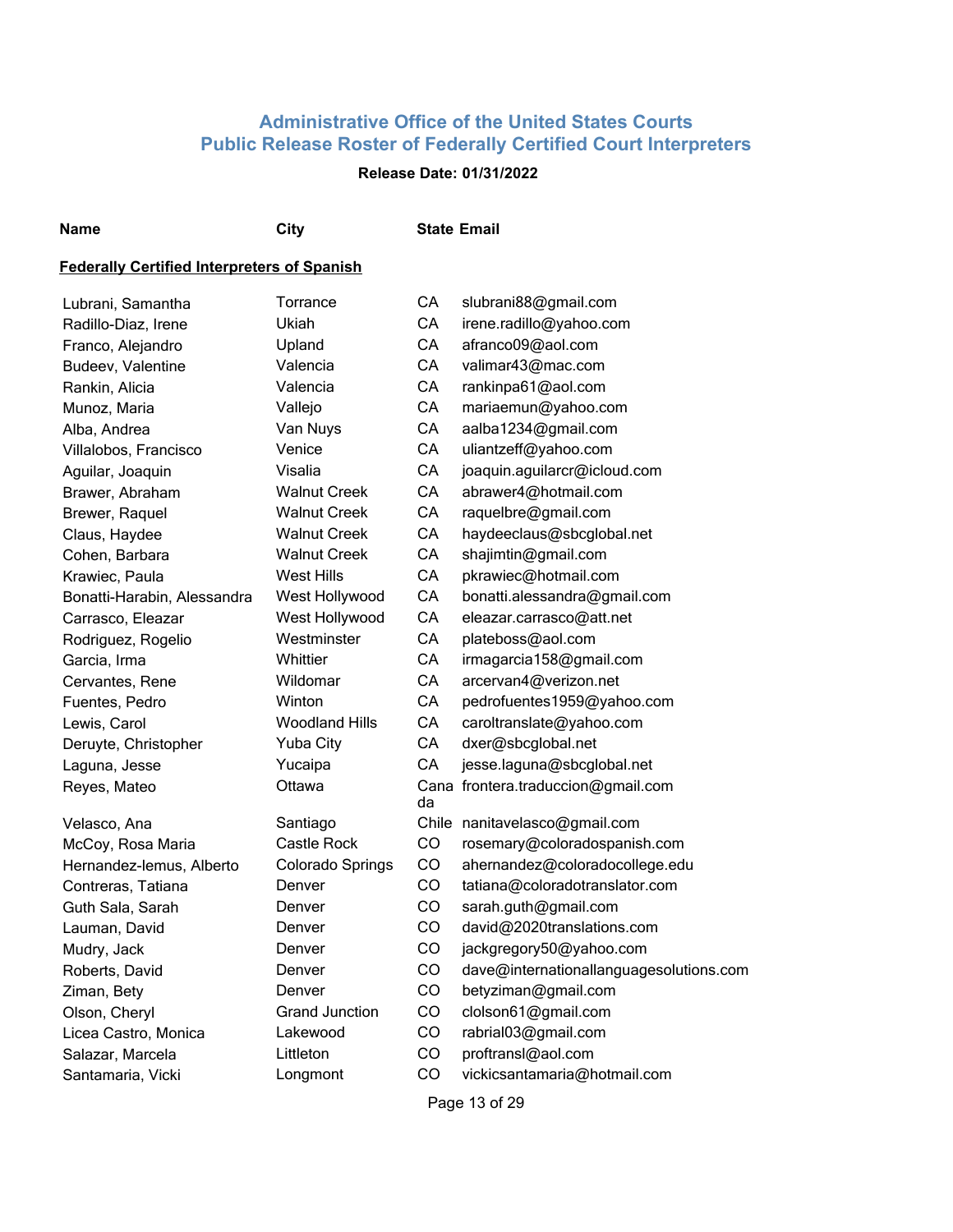## **Release Date: 01/31/2022**

#### **Name City State Email**

| Bahr, Catherine          | Louisville               | CO        | cathybahr@gmail.com                |
|--------------------------|--------------------------|-----------|------------------------------------|
| Klaver, Ellen            | Niwot                    | CO        | elena@indra.com                    |
| O'Connor, Patrick        | <b>Wheat Ridge</b>       | CO        | poconnor331@yahoo.com              |
| Lombardi, John           | <b>Brookfield</b>        | <b>CT</b> | john.lombardi@jud.ct.gov           |
| Gonzalez, Myrna          | Enfield                  | <b>CT</b> | myrna2see@yahoo.com                |
| Kulig, Virginia          | Hamden                   | <b>CT</b> | virginiakulig1@gmail.com           |
| Rourk, Elizabeth         | North Stonington         | <b>CT</b> | elizrourk@yahoo.com                |
| Ramirez, Iris            | Norwich                  | <b>CT</b> | dariem123@yahoo.com                |
| Bransfield, Thomas       | Portland                 | <b>CT</b> | tbransfieldtranslations@gmail.com  |
| Peters, Beth             | Wallingford              | <b>CT</b> | bethpeters@gmail.com               |
| Cox, Nancy               | Washington               | DC        | ncox2000@earthlink.net             |
| Deutsch, Miriam          | Washington               | DC        | mdeutsch@att.net                   |
| Estrada, Angeles         | Washington               | DC        | angelesestrada998@gmail.com        |
| Figueroa-Feher, Leonor   | Washington               | DC        | leonor_figueroa@ao.uscourts.gov    |
| Giglio, Daniel           | Washington               | DC        | danielgiglio@earthlink.net         |
| Gordon, Andrew           | Washington               | DC        | andgordon@yahoo.com                |
| Hilton, Tamber           | Washington               | DC        | tamber.hilton@gmail.com            |
| McLoughlin, Mariana      | Washington               | DC        | mariana.mcloughlin@gmail.com       |
| Salazar, Teresa          | Washington               | DC        | teresa_c._salazar@dcd.uscourts.gov |
| Small, Sandra            | Washington               | DC        | leey@si.edu                        |
| Sperling, David          | Washington               | DC        | dssprl@aol.com                     |
| Weinmann, Claudia        | Washington               | DC        | simoncitosmom@gmail.com            |
| Wingo, Ellen             | Washington               | DC        | ellenwingo@hotmail.com             |
| Allongo, Mercedes        | Hockessin                | DE        | mercedes_ru@hotmail.com            |
| Roberts, Rodolfo         | Millsboro                | DE        | elveloz@bellsouth.net              |
| Perez-Chambers, Maria    | Townsend                 | DE        | lingualinkmpc@gmail.com            |
| Lando, Maria             | <b>Altamonte Springs</b> | FL.       | marialando@live.com                |
| Katz Biro, Diana-beatriz | Aventura                 | FL.       | excelsiorinMiami@yahoo.com         |
| Sadur, Paul              | Bagdad                   | FL.       | dragoman47@hushmail.com            |
| Fitzpatrick, Julia       | Boca Raton               | FL.       | Fitztrans@aol.com                  |
| Fontova, Leon            | Cape Coral               | FL.       | lfontova@interpreteruscourts.com   |
| Rojas, Gerardo           | Cape Coral               | FL.       | GerardoTRojas@gmail.com            |
| Burranca, Consuelo       | <b>Coral Gables</b>      | FL.       | cburranca@gmail.com                |
| Casal, Elvira            | <b>Coral Gables</b>      | FL.       | elvirasur@yahoo.com                |
| Obando, Ricardo          | Coral Gables             | FL        | ricardoxobando@yahoo.com           |
| Wimmer, Pauline          | <b>Coral Gables</b>      | FL.       | wimmerusa@att.net                  |
| Matas-Skupeika, Leticia  | <b>Cutler Bay</b>        | <b>FL</b> | letmatas@bellsouth.net             |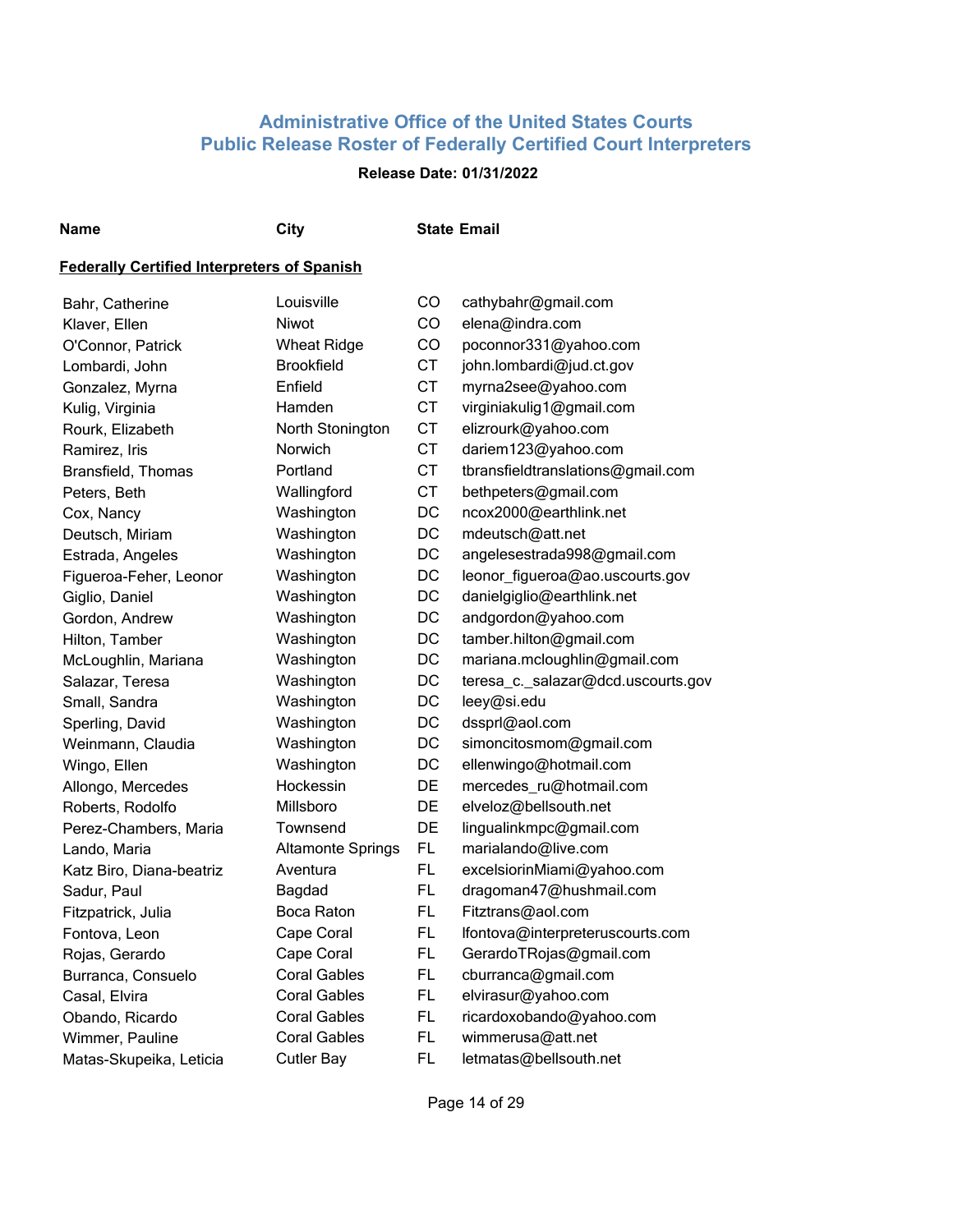## **Release Date: 01/31/2022**

#### **Name City State Email**

| Kisic, Maria              | Dania Beach             | FL        | mkisic@gmail.com                |
|---------------------------|-------------------------|-----------|---------------------------------|
| Felicioni, Igor           | Fort Lauderdale         | FL        | lgorfelicioni@gmail.com         |
| Pedroza-Harding, Gabriela | Fort Myers              | FL        | gabriela_pedroza@yahoo.com      |
| Arenas, Eduardo           | Gainesville             | <b>FL</b> | eduardo@cctranslating.com       |
| Vega, Luisa               | Hallandale Beach        | FL        | Imveg@yahoo.com                 |
| Caragol, Jose             | Hialeah                 | <b>FL</b> | viviena@bellsouth.net           |
| Ramirez Canto, Abner      | <b>Hialeah</b>          | <b>FL</b> | certifiedlang@gmail.com         |
| Schuller, Jr., Harold     | Hollywood               | <b>FL</b> | Pilotier44@gmail.com            |
| Tomlinson, Daniel         | Homestead               | <b>FL</b> | zihuats@bellsouth.net           |
| Zidovec, Davor            | Jacksonville            | <b>FL</b> | firstcoasti@yahoo.com           |
| Portuondo, Ana            | Key Biscayne            | FL.       | amportuondo@gmail.com           |
| Marquez, Desiree          | Key Largo               | FL.       | desimarq@gmail.com              |
| Van Hissenhoven, Etienne  | Lake Mary               | FL.       | vhinterpreters@gmail.com        |
| Garcia-Rangel, Sara       | Lakeland                | FL.       | garciarangelsara@gmail.com      |
| Gomez-Mallada, Ana        | <b>Lighthouse Point</b> | <b>FL</b> | AGM656@atlanticbb.net           |
| Aguado, Manuel            | Miami                   | FL.       | mannyaguado@gmail.com           |
| Bardo-Portilla, Ricardo   | Miami                   | <b>FL</b> | r_bardo@yahoo.com               |
| Barros, Carmen            | Miami                   | FL.       | carmensbarros@gmail.com         |
| Batres Chacon, Andrea     | Miami                   | <b>FL</b> | Andrea_Chacon@flsd.uscourts.gov |
| Camayd-Freixas, Erik      | Miami                   | FL        | Erik.Camayd@fiu.edu             |
| Christen, Nilia           | Miami                   | FL        | ninifrench@yahoo.com            |
| Cordero-Esquivel, Martha  | Miami                   | FL.       | mastertfl@aol.com               |
| Crespo, Esther            | Miami                   | FL        | liaisonservices@cofs.net        |
| de Jongh, Elena           | Miami                   | <b>FL</b> | dejongh@bellsouth.net           |
| Fernandez, Maria          | Miami                   | FL.       | mcfdz@att.net                   |
| Flint, Miryam             | Miami                   | <b>FL</b> | miryamf@aol.com                 |
| Garcia-Perez, Evelyn      | Miami                   | FL.       | egp@alum.mit.edu                |
| Haspil, Joelle            | Miami                   | FL.       | haspiljoelle@gmail.com          |
| Hernandez-Amateau, Moises | Miami                   | FL.       | hdzmoises@aol.com               |
| Miguelez, Jesus           | Miami                   | FL.       | jmiguelez81@yahoo.com           |
| Nichols, Gloria           | Miami                   | FL.       | glnichol@bellsouth.net          |
| Oramas, Luz               | Miami                   | FL.       | Loramas@att.net                 |
| Packer, Lili              | Miami                   | FL.       | lili.packer@gmail.com           |
| Palomo, Jr., Antonio      | Miami                   | FL        | trans@agot.us                   |
| Perez, Joseph             | Miami                   | FL.       | lanmart@bellsouth.net           |
| Rivas, Anthony            | Miami                   | FL        | arivas2195@aol.com              |
| Rocchi, Daniel            | Miami                   | FL        | rocchid@gmail.com               |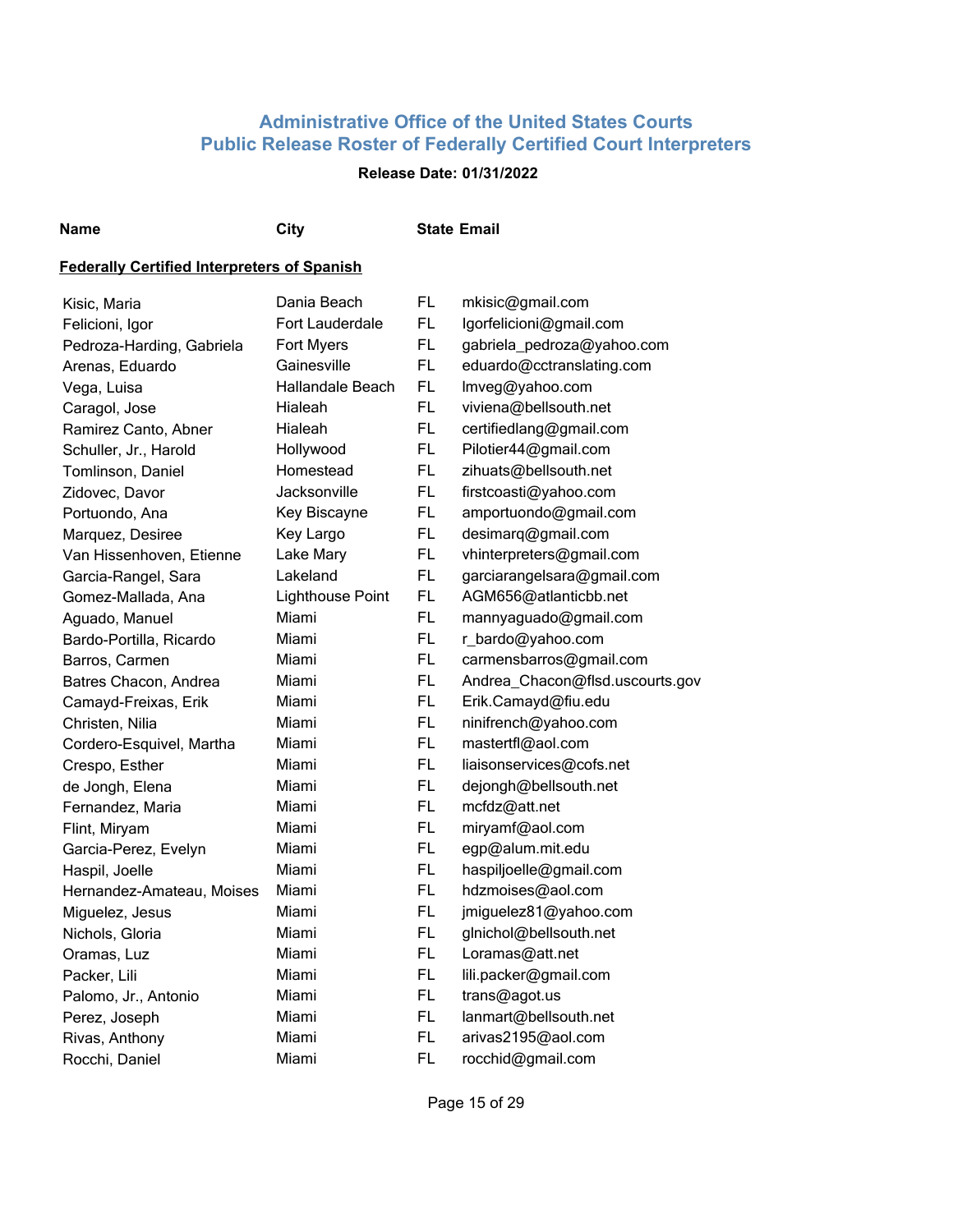## **Release Date: 01/31/2022**

**Name City State Email**

#### **Federally Certified Interpreters of Spanish**

| Rodriguez, Rafael        | Miami                 | FL        | rrinterpreter@gmail.com               |
|--------------------------|-----------------------|-----------|---------------------------------------|
| Santamaria, Virginia     | Miami                 | FL        | virginiamsc@gmail.com                 |
| Simeon, Ahmed            | Miami                 | FL        | ahsimeon@aol.com                      |
| Soto, Hernando           | Miami                 | FL        | hernandosoto@bellsouth.net            |
| Suquet, Guillermo        | Miami                 | FL        | Billsuquet@bellsouth.net              |
| Tomassini, Irene         | Miami                 | FL        | ibernfeld@icloud.com                  |
| Vega, Jose               | Miami                 | FL        | jose@legaltranslations.us             |
| Velarde, Maria           | Miami                 | FL        | cristinavelarde@comcast.net           |
| Vidaurrazaga, Nelson     | Miami                 | FL        | nvidau@icloud.com                     |
| Warger, Fiorella         | Miami                 | <b>FL</b> | fiorellawarger@bellsouth.net          |
| Weller, Georganne        | Miami                 | FL        | gemavaniki@yahoo.com                  |
| Zetterstrand, Sylvia     | Miami                 | FL        | sylvia_zetterstrand@flsd.uscourts.gov |
| Acosta, Myrian           | Miami Beach           | FL.       | Myrian305@aol.com                     |
| Ames, Luciana            | Miami Beach           | <b>FL</b> | am.interp@gmail.com                   |
| Fernandez, Maria         | Miami Beach           | <b>FL</b> | pilar@certifiedflinterpreters.com     |
| Lloyd-Godsk, Margarita   | Miami Shores          | <b>FL</b> | lloydmargarita@bellsouth.net          |
| Marcillo, Maria          | Miami Shores          | <b>FL</b> | marcilloma@yahoo.com                  |
| Garranchan, Thais        | N. Miami Beach        | <b>FL</b> | garranchan@aol.com                    |
| Ravelo, Carlos           | New Port Richey       | FL        | ravcar@gmail.com                      |
| Zamot, Noel              | New Port Richey       | FL.       | aonetranslate@gmail.com               |
| Villalba, Claudia        | New Smyrna Beach FL   |           | claudiaevillalba@gmail.com            |
| Ramirez, Martha          | North Miami           | <b>FL</b> | interlangtrans@aol.com                |
| Arenas, Ricardo          | Ocala                 | FL        | condorbayrick@gmail.com               |
| Rodriguez Pretel, Flavia | Orlando               | FL        | flavialilia86@gmail.com               |
| Sotomayor-pabon, Jaime   | Orlando               | FL        | jimmo620@gmail.com                    |
| Ugarte, Ana              | Palm Beach<br>Gardens | FL.       | Ana_Ugarte@flsd.uscourts.gov          |
| Powers, Michael          | Palmetto Bay          | FL        | translationdoctor@gmail.com           |
| Jervis, Nancy            | Plantation            | FL        | jervis.nancy@gmail.com                |
| Shore, Ana               | Plantation            | FL.       | anairene@comcast.net                  |
| Starosta, Susana         | Plantation            | FL        | susana.starosta@gmail.com             |
| Emedan, Guiomar          | South Miami           | FL        | oraculomed@yahoo.com                  |
| Anastasi, Andrea         | St. Johns             | FL        | afanastasi@gmail.com                  |
| Keogh, Francis           | St. Petersburg        | FL.       | exitoint@gmail.com                    |
| Loncar, Gabriela         | St. Petersburg        | FL.       | gkloncar@gmail.com                    |
| Spellman, Victoria       | St. Petersburg        | FL.       | v.spellman24@yahoo.com                |
| Sadler, Tania            | Tallahassee           | FL        | interpreter.sadler@gmail.com          |
| Leonor, Jesse            | Tampa                 | <b>FL</b> | jester@federalcourtinterpreter.com    |

Page 16 of 29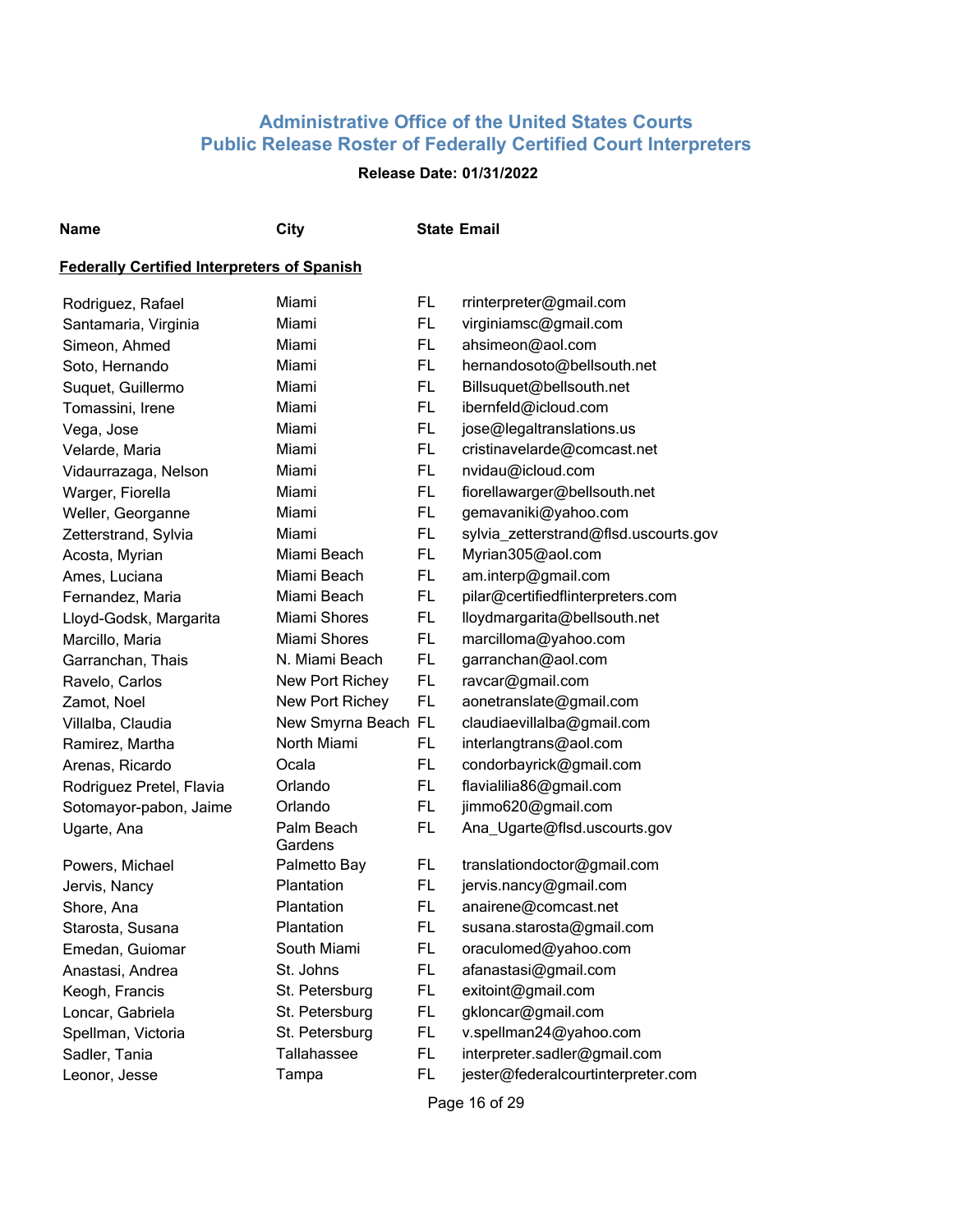## **Release Date: 01/31/2022**

#### **Name City State Email**

| Plunkett, James          | Tampa              | FL        | jawiplu@verizon.net            |
|--------------------------|--------------------|-----------|--------------------------------|
| Ocasio, Dyalma           | Thonotosassa       | <b>FL</b> | dyalma@juno.com                |
| Velasquez, Beatriz       | Valrico            | FL.       | velasquezbea@gmail.com         |
| Gold, Paula              | Vero Beach         | <b>FL</b> | paulagold@yahoo.com            |
| Bidart, Lucy             | West Palm Beach    | FL.       | lucybidart@aol.com             |
| Ferrer, Cecilia          | Weston             | <b>FL</b> | ferrerweston@gmail.com         |
| Holmes lacobelli, Mary   | Weston             | FL.       | iacobell@bellsouth.net         |
| DE LA Mora, Agustin      | <b>Winter Park</b> | FL.       | delamora.agustin@gmail.com     |
| Hamm, Laura              | Acworth            | GA        | lauraleon@bellsouth.net        |
| Williams, Clarence       | Acworth            | GA        | clarwill@bellsouth.net         |
| Gavilanez, Manuel        | Alpharetta         | GA        | Gavilant@aol.com               |
| Bravo, Sandra            | Atlanta            | GA        | bravo_s@bellsouth.net          |
| McCabe, M. Catherine     | Atlanta            | GA        | cathspan@mindspring.com        |
| Perez, Jose              | Decatur            | GA        | jgperez@gmail.com              |
| Males, Alba              | Johns Creek        | GA        | babel@bellsouth.net            |
| McColl, lan              | Kennesaw           | GA        | ianmccoll@yahoo.com            |
| Reluzco, Ricardo         | Kennesaw           | GA        | Relu97@hotmail.com             |
| Serrano, Giovanna        | Marietta           | GA        | gserrano@universelanguage.com  |
| Lehmacher-richez, Carola | Peachtree City     | GA        | carola.lehmacher@gmail.com     |
| Eberenz, Linda           | Winterville        | GA        | lindajoeberenz@gmail.com       |
| Singer, Richard          | Woodstock          | GA        | singer.richard.m@gmail.com     |
| Arsuaga, Maria           | Honolulu           | ΗI        | carsuaga1@icloud.com           |
| Nino-Murcia, Ernest      | Des Moines         | IA        | eninomur@gmail.com             |
| Koene, Piet              | Orange City        | IA        | koene@nwciowa.edu              |
| Hillock, Patricia        | Urbandale          | IA        | PH3929@gmail.com               |
| Arbiser, Diana           | <b>Boise</b>       | ID        | dianarbiser@gmail.com          |
| Escobedo Gonzalez, Maria | Caldwell           | ID        | mg3escobedo@gmail.com          |
| Kelsey, Anna             | Hailey             | ID        | anna@annakelsey.com            |
| Evans, Susan             | Kuna               | ID        | susan@susanhevans.com          |
| Cornwall, Fatima         | Meridian           | ID        | fcornwal@boisestate.edu        |
| Garcia, Arthur           | <b>Twin Falls</b>  | ID        | humblebeemom@yahoo.com         |
| Blaylock, William        | Champaign          | IL.       | blaylock@illinois.edu          |
| Carbajosa, Jorge         | Chicago            | IL        | JLCarba@yahoo.com              |
| Funes, Victoria          | Chicago            | IL        | vickyfunes@hotmail.com         |
| Gualino, Alejandro       | Chicago            | IL        | alexgualino@yahoo.com          |
| Johnson, Catalina        | Chicago            | IL        | catalinamariajohnson@gmail.com |
| Mendoza, Jorge           | Chicago            | IL        | jrobertomendoza@msn.com        |
|                          |                    |           |                                |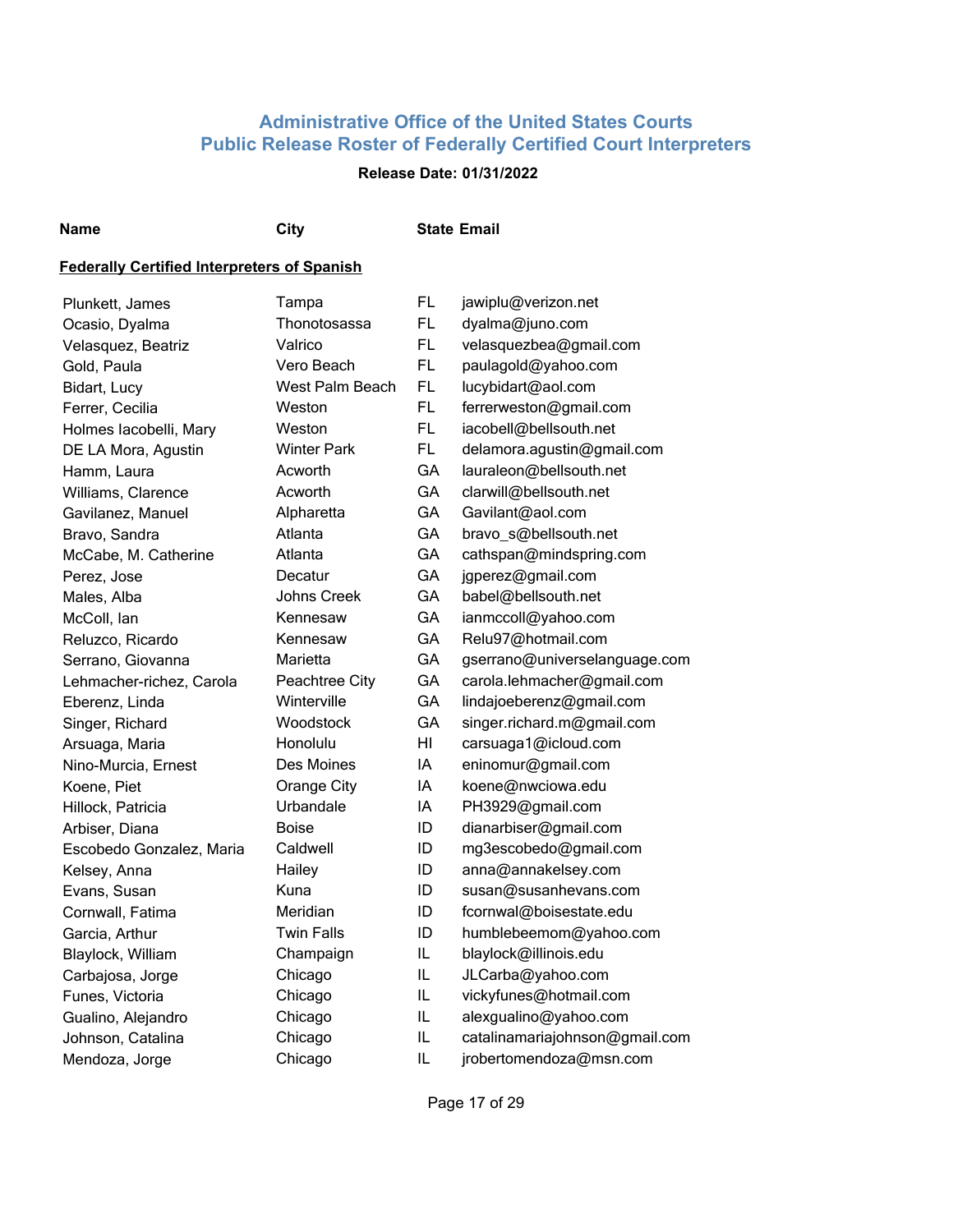## **Release Date: 01/31/2022**

#### **Name City State Email**

| Pina, Jose             | Chicago                 | IL       | jose_pina@ilnd.uscourts.gov     |
|------------------------|-------------------------|----------|---------------------------------|
| Pujols-Quall, Moira    | Chicago                 | IL       | moirapujols@gmail.com           |
| Rosado, Antonio        | Chicago                 | IL.      | tony@rpstranslations.com        |
| Kurtz, Julia           | Evanston                | IL.      | naomi.kurtz@sbcglobal.net       |
| O'Hanlon, Kathleen     | Homewood                | IL       | kathleenohanlon@aol.com         |
| Matejcek, Amy          | <b>North Riverside</b>  | IL       | amyinterp@wmconnect.com         |
| Morris, Kathleen       | Oak Park                | IL       | kat2morris@yahoo.com            |
| Gonzalez, Patricia     | Villa Park              | IL       | gonzpat@aol.com                 |
| Courtright, Christina  | Bloomington             | $\sf IN$ | Christina@YourGoodWords.com     |
| Montalvo, Jose         | Bloomington             | IN       | jomontal@hotmail.com            |
| Bridger, Heather       | Goshen                  | IN       | hbridger.ulloa@gmail.com        |
| Sanchez, Elizabeth     | <b>Terre Haute</b>      | IN       | elizabethsanchez7@yahoo.com     |
| Garcia, Arturo         | Guadalajara             | o        | Jalisc ntrprtr@ntrprtr.com      |
| Sellers, Julie         | Atchison                | KS       | julieann129@yahoo.com           |
| Renna, Marcela         | <b>Overland Park</b>    | KS       | mar@marcelarenna.com            |
| Garriga, Rosario       | Shawnee                 | KS       | rgarriga@kc.rr.com              |
| Elliott, Joshua        | Crestwood               | KY       | joshua@spanman.pro              |
| Hernandez, Luis        | <b>Highland Heights</b> | KY       | rh.interpreter@gmail.com        |
| Roller, Marta          | Lexington               | KY       | mroller9297@gmail.com           |
| Hardy, Laura           | Louisville              | KY       | vapues22@hotmail.com            |
| Liste Gonzalez, Aimara | Shelbyville             | KY       | aliste1985@gmail.com            |
| Brodbeck, Elisa        | <b>Baton Rouge</b>      | LA       | ejbro1@aol.com                  |
| Morales, Rosinda       | Gonzales                | LA       | rmorales@eatel.net              |
| Mejia, Blanca          | Harvey                  | LA       | mei902@bellsouth.net            |
| Chavarri, Catherine    | <b>New Orleans</b>      | LA       | chavarrijd@smclattorneys.com    |
| Hoover, David          | Youngsville             | LA       | dghoover56@aol.com              |
| Hadad, Gabriel         | Allston                 | MA       | gabhadone@hotmail.com           |
| Eastment, Laura        | Arlington               | MA       | leastment@gmail.com             |
| Nakazawa, Laura        | Ashland                 | MA       | Irnakazawa@gmail.com            |
| Bogran-Acosta, Alida   | <b>Boston</b>           | MA       | abogran@gmail.com               |
| Heller-Ovalle, Rudolf  | <b>Brookfield</b>       | MA       | rudyheller@gmail.com            |
| Berinstein, Eduardo    | <b>Brookline</b>        | MA       | sayitinspanish@rcn.com          |
| Font, Joaquin          | Cambridge               | MA       | quimetfont@gmail.com            |
| Geoffrion, Frank       | Cambridge               | MA       | fgeoff@comcast.net              |
| Considine, Barbara     | Florence                | МA       | bwconsidine@gmail.com           |
| Lilley, Carrie         | Florence                | МA       | lectio.veritas@gmail.com        |
| Kleinberg, Jose        | Holliston               | MA       | jose_kleinberg@rid.uscourts.gov |
|                        |                         |          | Page 18 of 29                   |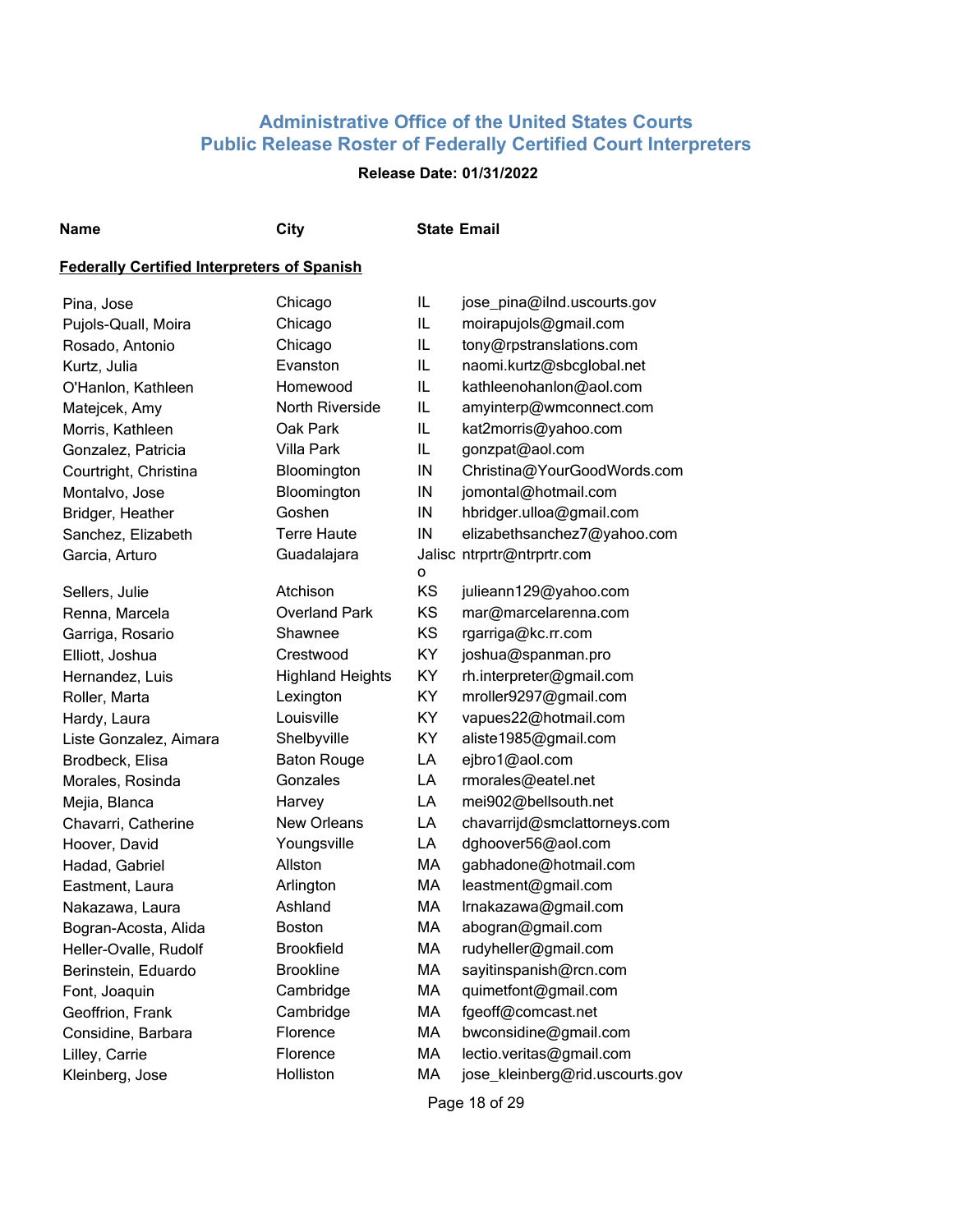## **Release Date: 01/31/2022**

#### **Name City State Email**

#### **Federally Certified Interpreters of Spanish**

| Perez-Negron, Luis              | Malden                  | MA        | arthus.perez@gmail.com                 |
|---------------------------------|-------------------------|-----------|----------------------------------------|
| Cazes, Heidi                    | Medford                 | MA        | hcazes@eSpLanguage.net                 |
| McDonald, Enrique               | Northampton             | MA        | mcdonal3@gmail.com                     |
| Huacuja, Deborah                | Roxbury                 | MA        | maddu.huacuja@gmail.com                |
| Bluestein, Patricia             | Sharon                  | MA        | pvbluestein@hotmail.com                |
| Martin, Samuel                  | South Hadley            | MA        | samuel_d_martin@yahoo.com              |
| Cardenas, Margarita             | Wayland                 | MA        | margarita@mceditorial.com              |
| Jamart, Maria                   | Wellesley               | MA        | nievesjamart@gmail.com                 |
| Hobrecker, Karin                | West Roxbury            | MA        | KarinH@logolegis.com                   |
| McPherson, Elizabeth            | Annapolis               | <b>MD</b> | emcpherson@sprynet.com                 |
| Coates, Sylvia                  | <b>Baltimore</b>        | <b>MD</b> | sylvia.coates@gmail.com                |
| Dopazo, Victoria                | <b>Baltimore</b>        | <b>MD</b> | v.b.dopazo@gmail.com                   |
| Santangelo, Susana              | <b>Bethesda</b>         | <b>MD</b> | susanasantangelo@gmail.com             |
| Segal, Gladys                   | <b>Bethesda</b>         | <b>MD</b> | gseagull@aol.com                       |
| Willett, M. Teresa              | <b>Bethesda</b>         | <b>MD</b> | tereguz@aol.com                        |
| Aceituno, Roberto               | <b>Burtonsville</b>     | MD        | amigowashington@yahoo.com              |
| Ross, Brian                     | <b>Capitol Heights</b>  | MD        | brianaross@aol.com                     |
| Farren, Matilde                 | Chevy Chase             | MD        | mfalc@aol.com                          |
| Soler, Javier                   | Columbia                | <b>MD</b> | jasolerrovira@gmail.com                |
| de Castellvi, Jaime             | Gaithersburg            | <b>MD</b> | interpret2@comcast.net                 |
| Ruiz, Sharon                    | Gaithersburg            | <b>MD</b> | sharon.ruiz@dcsc.gov                   |
| Goldstein, Marta                | Montgomery Village MD   |           | martagold@interpreting-translating.com |
| Benningfield II, Johnnie        | <b>Owings Mills</b>     | <b>MD</b> | jb.itg@outlook.com                     |
| Debenedetti, Claudio            | Potomac                 | <b>MD</b> | clagdeb@gmail.com                      |
| Becker, Charles                 | <b>Silver Spring</b>    | <b>MD</b> | renderedright@gmail.com                |
| Blumberg-Lorenzana, Shelley     | <b>Silver Spring</b>    | <b>MD</b> | s.loreb@verizon.net                    |
| Castro de Anderson, Cecilia     | <b>Silver Spring</b>    | <b>MD</b> | cecilianderson@msn.com                 |
| Deza, Cecilia                   | <b>University Park</b>  | <b>MD</b> | pauladezalegal@gmail.com               |
| Earnest, Ron                    | <b>University Park</b>  | <b>MD</b> | ronearnest@gmail.com                   |
| Lamy, Graciela                  | Scarborough             | ME        | glamy@lamyinterpreting.com             |
| Menocal, Magdalena              | <b>Distrito Federal</b> |           | Mexic magdalenamenocal@gmail.com       |
|                                 |                         | o         |                                        |
| de la Rosa-Sherman,<br>Mercedes | Delton                  | MI        | delarosasherman@gmail.com              |
| Donohue, Ellen                  | East Lansing            | MI        | e_donohue@comcast.net                  |
| Kilpatrick, Maria               | New Hudson              | MI        | maite.kilpatrick@gmail.com             |
| Trevino, Adriana                | Bloomington             | <b>MN</b> | adriana@translanguages.us              |
| Nichols, Sally                  | Eagan                   | <b>MN</b> | sallynichols323@comcast.net            |

Page 19 of 29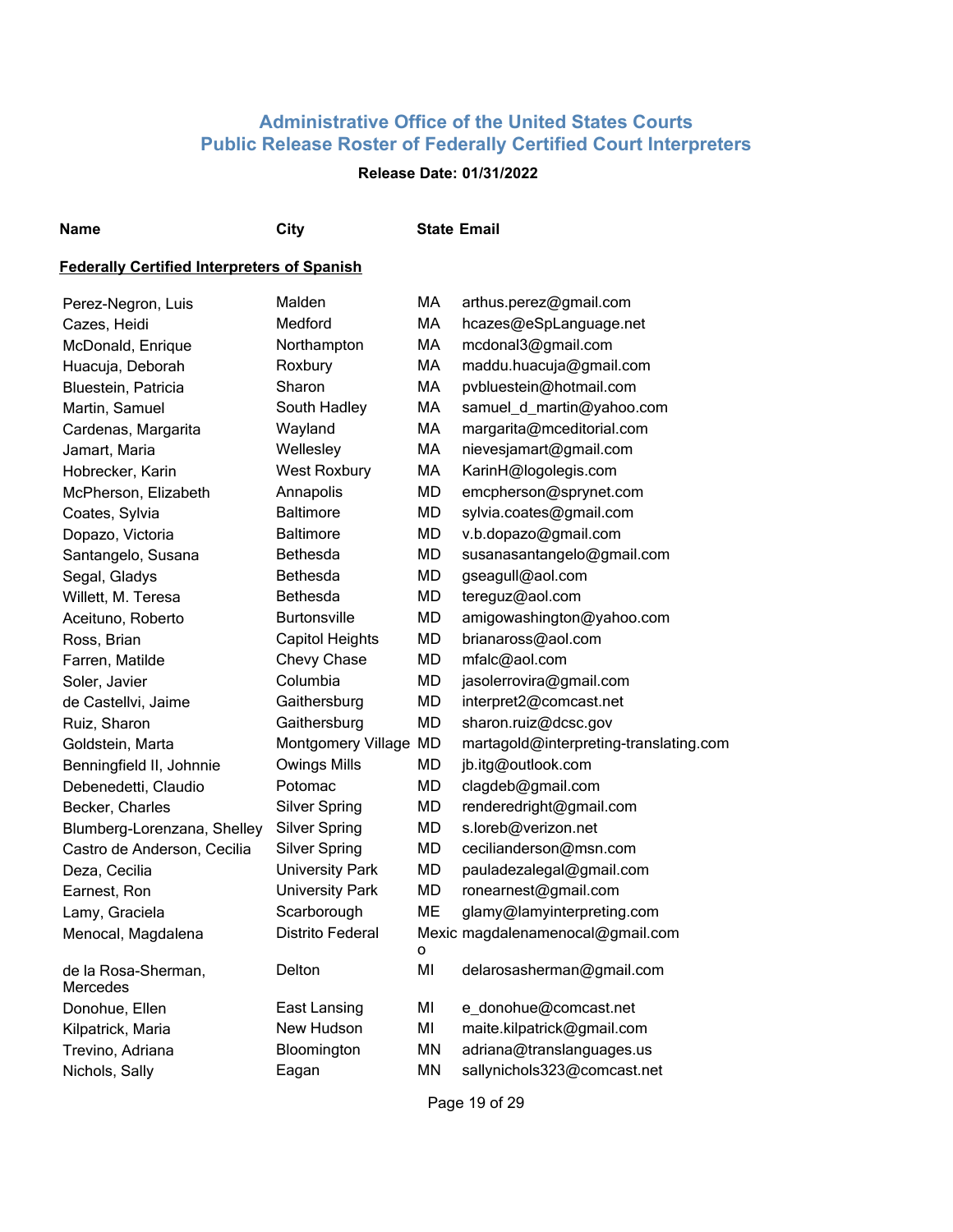## **Release Date: 01/31/2022**

#### **Name City State Email**

| Johnson, Amy               | Maple Grove          | ΜN            | amyjj007@gmail.com               |
|----------------------------|----------------------|---------------|----------------------------------|
| Albin, Rachel              | Minneapolis          | MN            | rachel.albin@gmail.com           |
| Angove, Susan              | Minneapolis          | MN            | sangove.translation@gmail.com    |
| Cabrera, Beatriz           | Minneapolis          | MN            | echobea@gmail.com                |
| Lopez-Dominguez, Esperanza | Minnetonka           | MN            | qualityinterpretations@gmail.com |
| Veblen, Ana                | Minnetonka           | <b>MN</b>     | ana_veblen@yahoo.com             |
| Sillers, D. Hal            | Moorhead             | <b>MN</b>     | sillers.douglashal@gmail.com     |
| Stone, Nancy               | St. Louis Park       | MN            | nancystone9@gmail.com            |
| Diaz, Jose                 | St. Paul             | MN            | andresdiazmn@gmail.com           |
| McEvoy, Marianne           | St. Paul             | <b>MN</b>     | mariannemcevoy@yahoo.com         |
| Gonzalez, Maria            | Wayzata              | MN            | graciela@mchsi.com               |
| Chi, Enrique               | Kansas City          | МO            | echi60@gmail.com                 |
| Dyess, Patricia            | <b>Brandon</b>       | <b>MS</b>     | pady51@yahoo.com                 |
| Lopez, Jose                | <b>Starkville</b>    | <b>MS</b>     | joselopezwave@gmail.com          |
| Snider, Margaret           | Asheville            | <b>NC</b>     | mjsnider.nc@gmail.com            |
| Kugler, Erika              | Cary                 | <b>NC</b>     | erikakugler@sbcglobal.net        |
| Morales, Epifanio          | Chapel Hill          | <b>NC</b>     | emcc487@yahoo.com                |
| Carico, Elizabeth          | Charlotte            | <b>NC</b>     | lizcarico@mindspring.com         |
| Floyd, Peter               | Charlotte            | <b>NC</b>     | peterfloyd.nc@gmail.com          |
| Gee, Susana                | Charlotte            | <b>NC</b>     | susana_gee@yahoo.com             |
| Miller, David              | Charlotte            | <b>NC</b>     | dwoodmiller@hotmail.com          |
| Del Rio, Luis              | Durham               | <b>NC</b>     | intospanish@gmail.com            |
| Bender, Margaret           | Greensboro           | <b>NC</b>     | mobender@hotmail.com             |
| Castillo, Javier           | Greenville           | <b>NC</b>     | javier@castillols.com            |
| Gross, Monica              | Hayesville           | <b>NC</b>     | monicamarcuse@yahoo.com          |
| Crews, Sofia               | Surf City            | <b>NC</b>     | sofia.crews@gmail.com            |
| Perez, Carlos              | Wilmington           | <b>NC</b>     | cperez1@ec.rr.com                |
| Lunsford, Ernest           | Winston-Salem        | <b>NC</b>     | ernestjlunsford@gmail.com        |
| Bustos, Lilia              | Elkhorn              | <b>NE</b>     | liliabustosinterpreter@gmail.com |
| Bazan, Vladmir             | Lincoln              | <b>NE</b>     | vladimir_bazan@hotmail.com       |
| Garcia-Hein, Laura         | Omaha                | <b>NE</b>     | I_garcia-hein@ned.uscourts.gov   |
| Navarrete, Jeck-Jenard     | Omaha                | <b>NE</b>     | jeck_navarrete@fd.org            |
| Varguez, Kelly             | Omaha                | NE.           | kelly@olanguagesolutions.com     |
| Soper, Elspeth             | Managua              | Nicar<br>agua | kscastillo@lafise.com            |
| Garcia, Humberto           | <b>Basking Ridge</b> | NJ            | optgar@gmail.com                 |
| Egbert, Lauren             | <b>Bradley Beach</b> | <b>NJ</b>     | lvegbert@optonline.net           |
| Mendez, Eduardo            | <b>Bridgeton</b>     | <b>NJ</b>     | hatuey39@hotmail.com             |
|                            |                      |               | Page 20 of 29                    |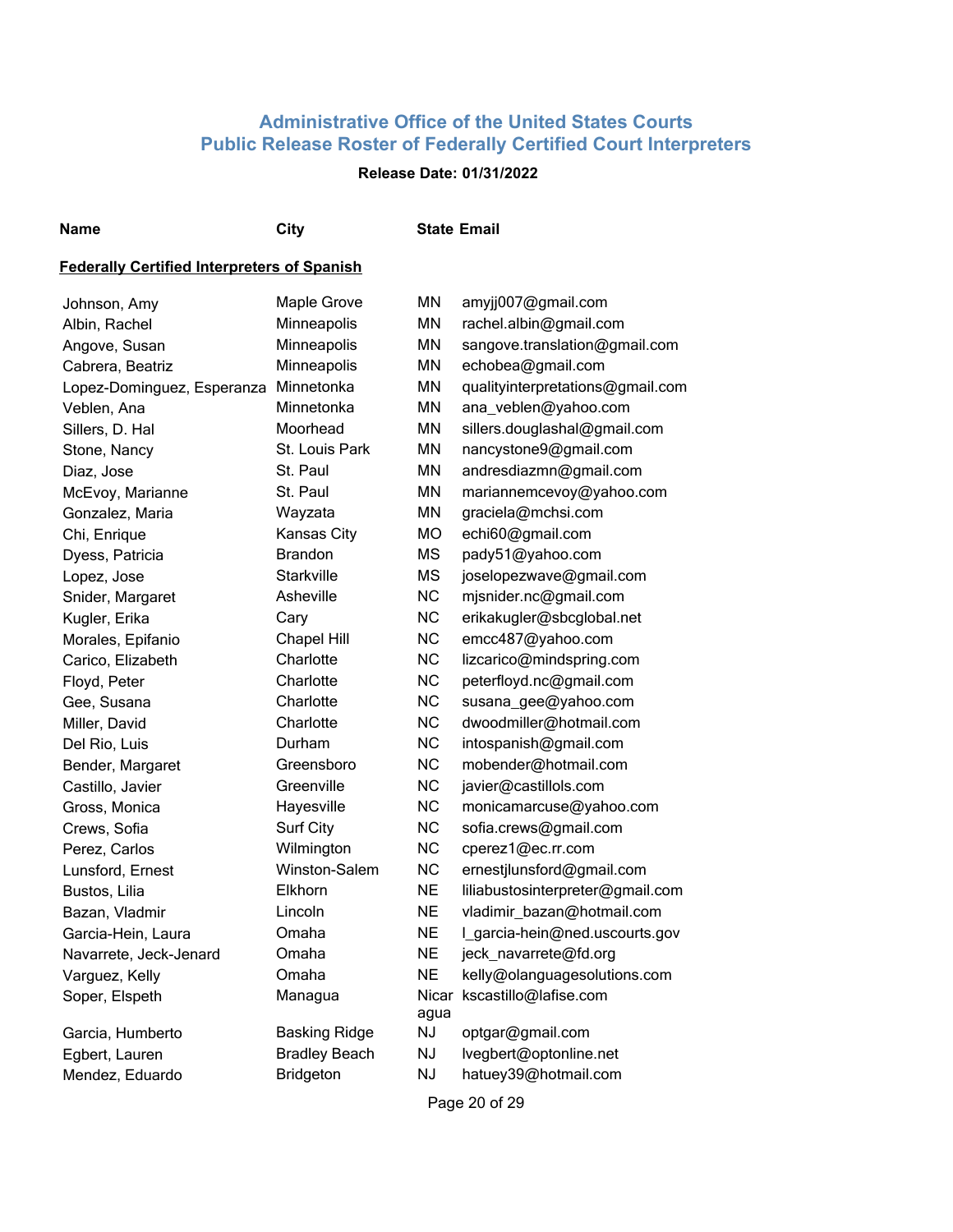## **Release Date: 01/31/2022**

**Name City State Email**

#### **Federally Certified Interpreters of Spanish**

| Grasberg, Judith         | East Brunswick           | <b>NJ</b> | jgrasberg@hotmail.com                        |
|--------------------------|--------------------------|-----------|----------------------------------------------|
| Medina, Karin            | Fair Lawn                | <b>NJ</b> | gunillamedina@gmail.com                      |
| Martinez, Cristiana      | Fort Lee                 | <b>NJ</b> | cristiana.730@twc.com                        |
| Plested, Estrellita      | Fort Lee                 | <b>NJ</b> | estrellita_plested@nyed.uscourts.gov         |
| Seagrave, Alan           | Glassboro                | <b>NJ</b> | seagravelaw@hotmail.com                      |
| Bernhardt, Isolina       | Guttenberg               | <b>NJ</b> | bernhardt2@aol.com                           |
| Anderson, Margaret       | Hackensack               | <b>NJ</b> | pavletic@hotmail.com                         |
| Korp-Edwards, Bethany    | Haddonfield              | <b>NJ</b> | bethany@intrepidinterpreter.com              |
| Whitford, Robert         | <b>Hasbrouck Heights</b> | <b>NJ</b> | robertvnwhitford@gmail.com                   |
| Matilsky, Laura          | <b>Highland Park</b>     | <b>NJ</b> | athena.matilsky@gmail.com                    |
| Wieder, Alexander        | Hoboken                  | NJ        | getme@alexwieder.com                         |
| Forte, Jonathan          | Jersey City              | <b>NJ</b> | jonathancforte@gmail.com                     |
| Nebbia, Selva            | Jersey City              | <b>NJ</b> | selvanebbia@gmail.com                        |
| Olivero, Francisco       | Jersey City              | <b>NJ</b> | frank00013@aol.com                           |
| Zemser, Robert           | Jersey City              | <b>NJ</b> | interpreter.court@gmail.com                  |
| Sanchez, James           | Lyndhurst                | <b>NJ</b> | jamess.127@gmail.com                         |
| de la Bandera, Elna      | Monroe Township          | <b>NJ</b> | elliedelaB@msn.com                           |
| Perez-Santalla, Virginia | Mountainside             | <b>NJ</b> | virginiasps@gmail.com                        |
| Caramuta, Irene          | <b>Newark</b>            | NJ        | IreneCaramuta@cs.com                         |
| Gilbert, David           | <b>Newark</b>            | <b>NJ</b> | davidg6@verizon.net                          |
| Potter, Christina        | North Bergen             | <b>NJ</b> | interpreter@optonline.net                    |
| Salazar, Piedad          | North Bergen             | <b>NJ</b> | piedrabotero@yahoo.com                       |
| Adams, Nora              | Nutley                   | <b>NJ</b> | AdamsNoraC@aol.com                           |
| Torres, Elizabeth        | Rahway                   | <b>NJ</b> | eatorres.interpreting@gmail.com              |
| Serra-Sans, Juana        | Secaucus                 | <b>NJ</b> | joaneta4@gmail.com                           |
| Mintz, David             | South Orange             | <b>NJ</b> | david@davidmintz.org                         |
| Reyna, Joan              | Tenafly                  | <b>NJ</b> | Reynaja@msn.com                              |
| Martinez, Harvey         | Totowa                   | <b>NJ</b> | harveymartinez68@gmail.com                   |
| Voltmer, Maria           | <b>West Orange</b>       | <b>NJ</b> | irene_caramuta@njd.uscourts.gov              |
| Tobar-Marquez, Gonzalo   | Wharton                  | <b>NJ</b> | gonztobar@gmail.com                          |
| Avalos, Mercedes         | Whippany                 | <b>NJ</b> | info@mercedesavalos.com                      |
| Converse, Kari           | Albuquerque              | <b>NM</b> | converse.law.int@gmail.com                   |
| Gonzalez-hibner, Melinda | Albuquerque              | <b>NM</b> | melinda_gonzalez-<br>hibner@nmd.uscourts.gov |
| Orive, Humberto          | Albuquerque              | <b>NM</b> | Humberto_Orive@nmd.uscourts.gov              |
| Ross, Claudia            | Albuquerque              | <b>NM</b> | kaludia@comcast.net                          |
| Warner, Ruth             | Albuquerque              | <b>NM</b> | ruthalicia.warner@gmail.com                  |
| Hanson, Andrew           | El Prado                 | <b>NM</b> | jingohanson@gmail.com                        |
|                          |                          |           |                                              |

Page 21 of 29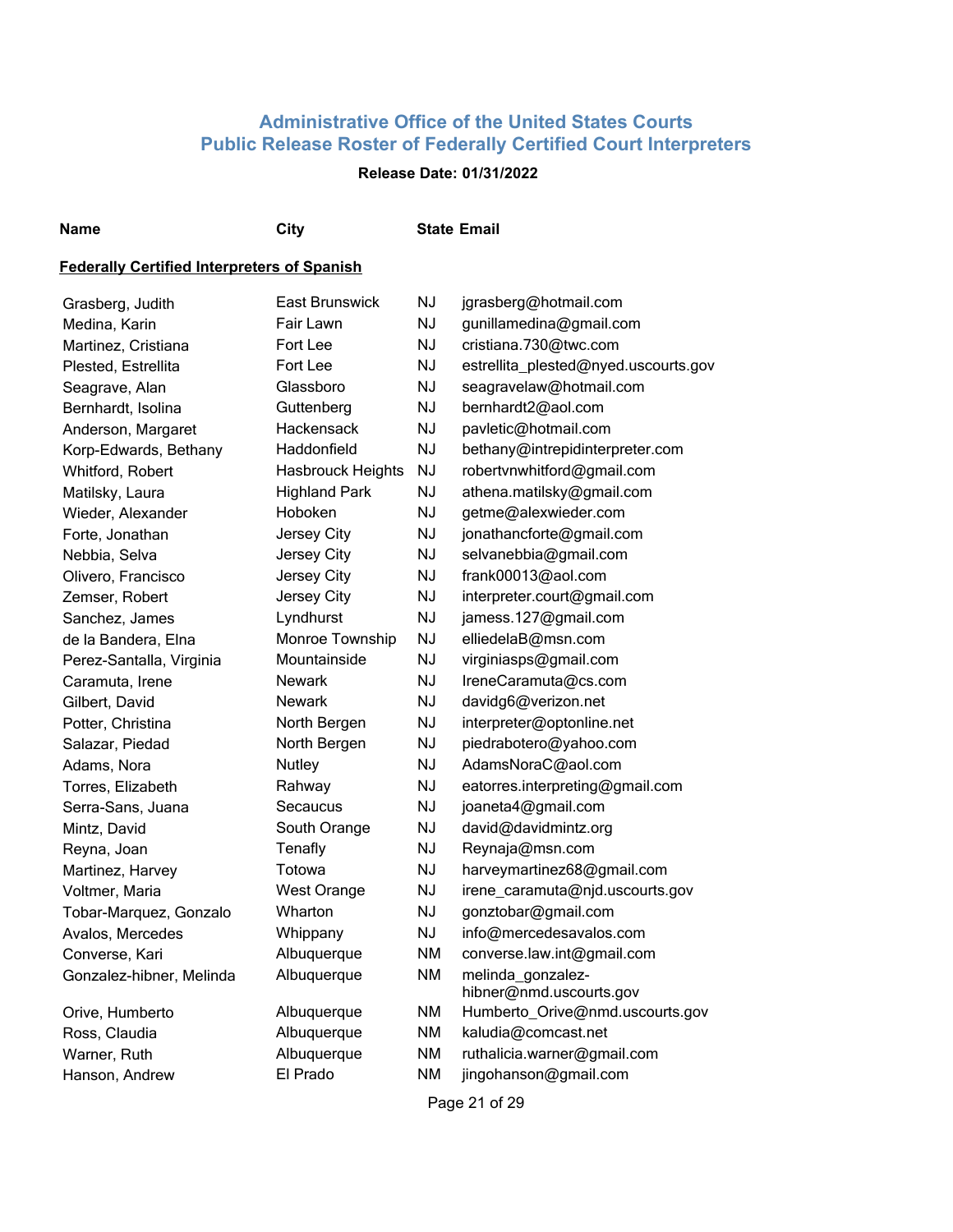## **Release Date: 01/31/2022**

**Name City State Email**

| Carrillo, Rafael                         | Las Cruces         | ΝM        | Rafael_Carrillo@fd.org            |
|------------------------------------------|--------------------|-----------|-----------------------------------|
| Espinosa, Barbara                        | Las Cruces         | <b>NM</b> | barbara_espinosa@nmd.uscourts.gov |
| Gorman, Nancy                            | Las Cruces         | ΝM        | nancymgo@hotmail.com              |
| Henner, David                            | Las Cruces         | NM        | dhenner@comcast.net               |
| Herber, Cynthia                          | Las Cruces         | ΝM        | cynthia_herber@nmd.uscourts.gov   |
| Hernandez, Armida                        | Las Cruces         | <b>NM</b> | fed.interpreter@yahoo.com         |
| Macias, Javier                           | Las Cruces         | <b>NM</b> | Javier_Macias@fd.org              |
| Monroy, Edith                            | Las Cruces         | ΝM        | Edith_Monroy@casd.uscourts.gov    |
| Potes, Carlos                            | Las Cruces         | ΝM        | gringopotes@msn.com               |
| Ramirez, Juan                            | Las Cruces         | ΝM        | jrlegal@sbcglobal.net             |
| Salinas, Velia                           | Las Cruces         | ΝM        | Velia_Salinas@hotmail.com         |
| Gutierrez, Dinorah                       | Los Ranchos        | ΝM        | dinorahg@comcast.net              |
| Marquez, Viviana                         | Roswell            | ΝM        | vi.marquez@icloud.com             |
| Reinshagen-Hernandez, Olivia Carson City |                    | NV.       | o.reinshagen@gmail.com            |
| Jenner, Judy                             | Las Vegas          | NV        | judy.jenner@twintranslations.com  |
| Rivera-Rogers, Mariteresa                | Las Vegas          | NV        | mariteresa@cox.net                |
| Sanchez, Cristina                        | Las Vegas          | NV        | CrisSanchez@cox.net               |
| Flores, Miriam                           | N. Las Vegas       | NV        | floresnev@yahoo.com               |
| Krochmal, Walter                         | Bronx              | <b>NY</b> | walterkrochmal@aol.com            |
| Marte-McNulty, Annery                    | <b>Bronx</b>       | <b>NY</b> | BoonRagimac@mac.com               |
| Bonilla, Natasha                         | Brooklyn           | <b>NY</b> | natasha.bonilla@gmail.com         |
| Calloway, Jan                            | Brooklyn           | <b>NY</b> | muelle de luz@yahoo.com           |
| Caruso, Elizabeth                        | Brooklyn           | <b>NY</b> | ecaruso.interpreter@gmail.com     |
| Gotler, Marcia                           | Brooklyn           | ΝY        | m.gotler@earthlink.net            |
| Jordan, Marjorie                         | Brooklyn           | ΝY        | Riojordana@aol.com                |
| McGuire, Denia                           | Brooklyn           | ΝY        | deniamcguire@gmail.com            |
| Michelena, Mario                         | <b>Brooklyn</b>    | ΝY        | mario.michelena@gmail.com         |
| Mitre, Gabriel                           | <b>Brooklyn</b>    | ΝY        | mitre.gabriel@gmail.com           |
| Olivera, Rosa                            | <b>Brooklyn</b>    | ΝY        | rosa_olivera@nyed.uscourts.gov    |
| Orrantia, Dagoberto                      | <b>Brooklyn</b>    | ΝY        | rojsan@gmail.com                  |
| Reyes-Navarro, Javiera                   | Brooklyn           | NY.       | jnreyesnavarro@gmail.com          |
| Penchaszadeh, Nicolas                    | <b>Buffalo</b>     | <b>NY</b> | nicopencha@hotmail.com            |
| Gray, Maya                               | Central Islip      | NY.       | Maya_Gray@nyed.uscourts.gov       |
| Venant, Jose                             | Flushing           | <b>NY</b> | venantjc@yahoo.com                |
| Toro-Greiner, Ana                        | Glendale           | <b>NY</b> | anamariatoro78@gmail.com          |
| Roth, Andrew                             | Jackson Heights    | <b>NY</b> | a.roth@aiic.net                   |
| Vega, Maria                              | <b>Kew Gardens</b> | <b>NY</b> | mariavega@protonmail.com          |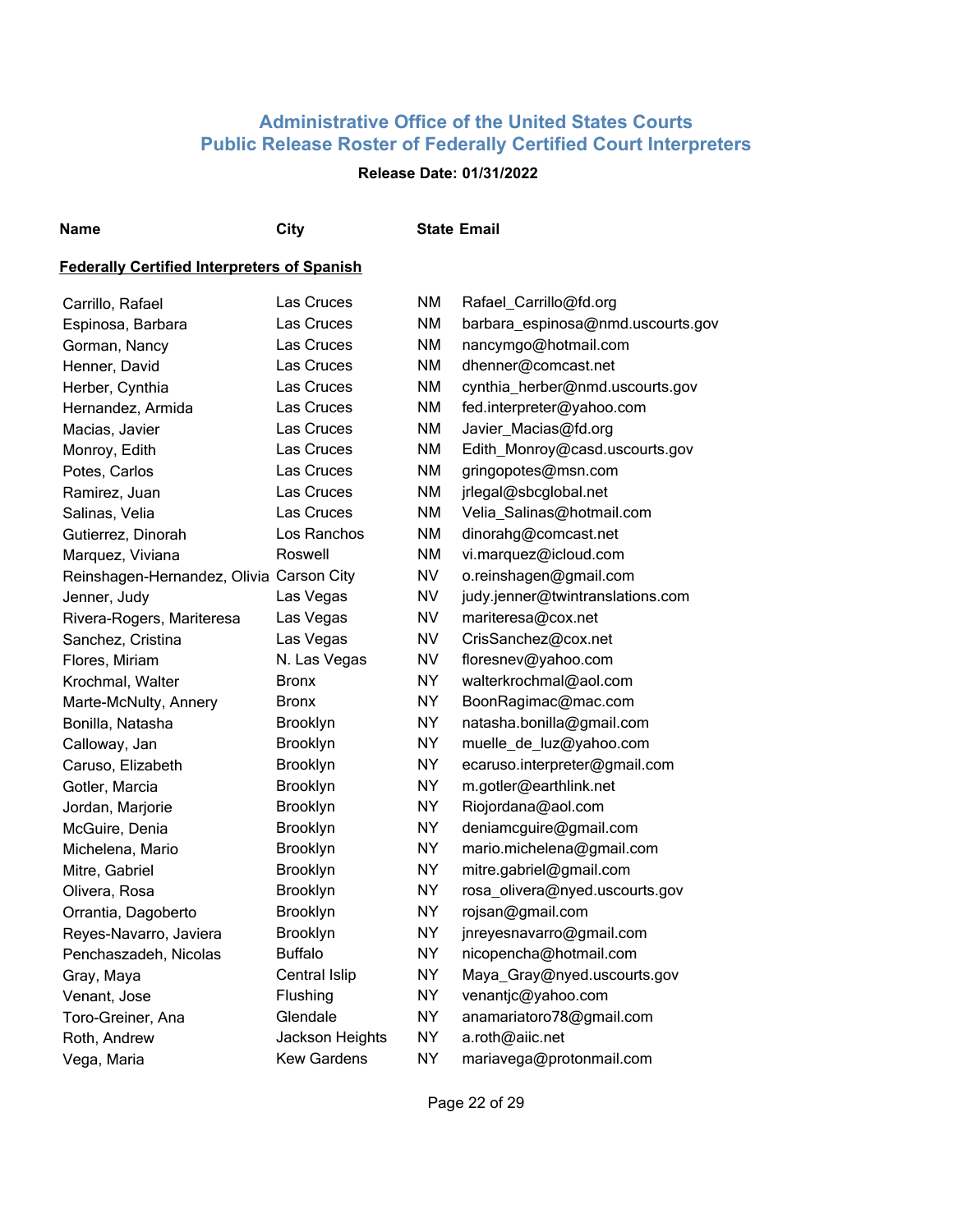## **Release Date: 01/31/2022**

**Name City State Email**

| Murillo, Jorge         | Levittown        | NY        | bluegalapagos@yahoo.com          |
|------------------------|------------------|-----------|----------------------------------|
| Anderson, Peter        | Mamaroneck       | <b>NY</b> | peter_anderson@nysd.uscourts.gov |
| Messina, Anna Maria    | Mamaroneck       | <b>NY</b> | messinariso@gmail.com            |
| Adler, Nancy           | New York         | NY.       | nancy@puestero.com               |
| Alvarado, Maria        | New York         | <b>NY</b> | mealvarado@gmail.com             |
| Bondonno, Natalia      | New York         | NY.       | nataliabondonno@yahoo.com        |
| Castro, Manuel         | <b>New York</b>  | <b>NY</b> | manuelcastro17@gmail.com         |
| Cruz, Victor           | New York         | <b>NY</b> | victor_gc62@yahoo.com            |
| Deferrari, Matilde     | <b>New York</b>  | NY.       | deferrarim@gmail.com             |
| Hess-Loedel, Mirta     | New York         | <b>NY</b> | mirta_hess@nysd.uscourts.gov     |
| Hontoria, Frances      | New York         | NY.       | frandewing@gmail.com             |
| Hontoria, James        | New York         | <b>NY</b> | jim.hontoria@outlook.com         |
| Hoskins, Margaret      | New York         | <b>NY</b> | JillHoskins100@aol.com           |
| Luttinger, Nicholas    | New York         | <b>NY</b> | nluttinger@gmail.com             |
| Marks, Selma           | New York         | <b>NY</b> | selmamarks@hotmail.com           |
| McCarthy, Sean         | New York         | <b>NY</b> | PP36332@gmail.com                |
| Millman, Dena          | New York         | <b>NY</b> | damecuta@aol.com                 |
| Reynal, Ines           | New York         | <b>NY</b> | inesreynal3@gmail.com            |
| Sherr, Daniel          | <b>New York</b>  | <b>NY</b> | Danielsherr@cs.com               |
| Triana, Patricia       | New York         | <b>NY</b> | ptriana47@gmail.com              |
| Weisz, Cristina        | New York         | <b>NY</b> | crisweisz@aol.com                |
| Berah, Sonia           | Nyack            | <b>NY</b> | soniaberah@gmail.com             |
| Goa, Vivian            | Nyack            | <b>NY</b> | goavivian@hotmail.com            |
| Benavides, Belinda     | Ossining         | <b>NY</b> | belindabenavides2020@gmail.com   |
| Camacho, Carlos        | Pine Bush        | <b>NY</b> | ccjr08@yahoo.com                 |
| Rosado, Ana-Cecilia    | Poughkeepsie     | <b>NY</b> | acrInterpreter@yahoo.com         |
| de los Rios, Erika     | Rego Park        | <b>NY</b> | erikadelosrios@msn.com           |
| Verastegui, Maristela  | Ridgewood        | NY.       | marisverastegui@hotmail.com      |
| Testino-Burke, Rossana | Scarsdale        | NY.       | rtesbk@gmail.com                 |
| Burrell, Todd          | Warwick          | NY.       | toddburrell@optonline.net        |
| Guzman, Dennise        | Yonkers          | NY.       | dzguz@optonline.net              |
| DeCola, Alvaro         | Akron            | OH        | alvarito10@aol.com               |
| Turenne, Rodolfo       | Cleveland        | OH        | rodolfoturenne@yahoo.com         |
| Koopman, Sara          | Kent             | OH        | sara.koopman@gmail.com           |
| Bialostosky, Dinorah   | Mayfield Heights | OH        | dinorahandsaul@aol.com           |
| Lepeley, Cynthia       | Toledo           | OH        | cindy.lepeley@gmail.com          |
| Medina, Leticia        | Edmond           | OK        | lettymed@hotmail.com             |
|                        |                  |           |                                  |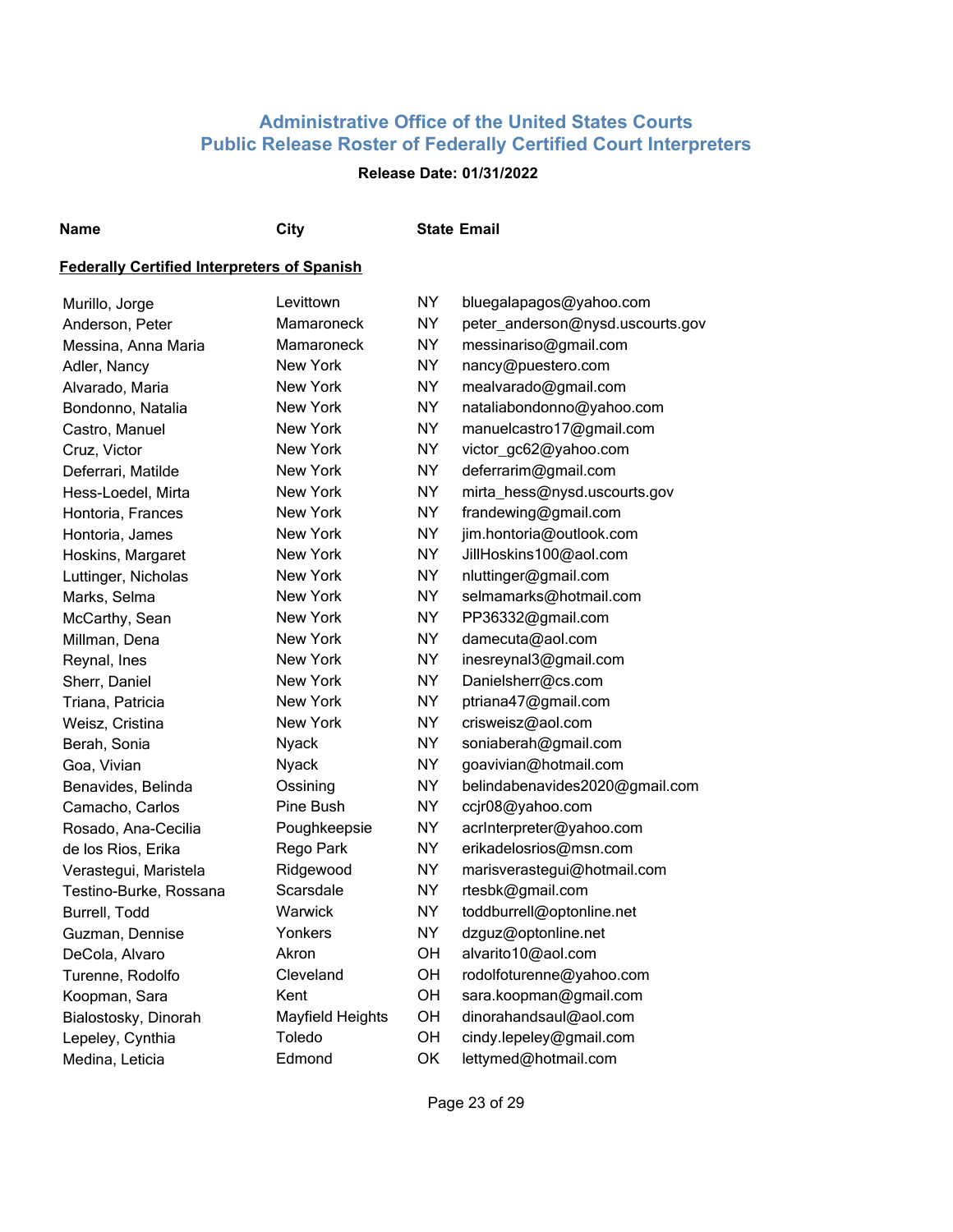## **Release Date: 01/31/2022**

#### **Name City State Email**

#### **Federally Certified Interpreters of Spanish**

| Morales, Juan                          | Edmond                  | OK             | jmorales@languageassociates.net  |
|----------------------------------------|-------------------------|----------------|----------------------------------|
| Lyons, Rita                            | Norman                  | OK             | pichiargentina@gmail.com         |
| Rendon, Teresa                         | Oklahoma City           | OK             | aren1450@gmail.com               |
| Rhodes, Nathan                         | Oklahoma City           | OK             | ncr.spanish@protonmail.com       |
| Muzik, Steven                          | Beaverton               | <b>OR</b>      | steven.muzik@gmail.com           |
| Colahan, Clark                         | <b>Milton Freewater</b> | <b>OR</b>      | colahaca@whitman.edu             |
| Carter-Balske, Martha                  | Portland                | <b>OR</b>      | carterbalske@hotmail.com         |
| Castro, Maria                          | Portland                | <b>OR</b>      | cristina@cristinacastro.us       |
| Coble, Daniel                          | Portland                | <b>OR</b>      | danielrcoble@earthlink.net       |
| Knaebel, Andre                         | Portland                | <b>OR</b>      | aknaebel@gmail.com               |
| McBride, Jessica                       | Portland                | <b>OR</b>      | jmcbride.languages@gmail.com     |
| Rogers, Therese                        | Portland                | <b>OR</b>      | email4tr@gmail.com               |
| Webster, Gloriela                      | Portland                | <b>OR</b>      | gloriela@comcast.net             |
| Pichardo, Oscar                        | Salem                   | <b>OR</b>      | hktr@live.com                    |
| Robbins, Alee                          | Salem                   | <b>OR</b>      | aleealger@gmail.com              |
| Rosales, Anne                          | Salem                   | <b>OR</b>      | anneki@comcast.net               |
| Machuca, Tina                          | Sunriver                | <b>OR</b>      | interpreter333@gmail.com         |
| Wilson, Mitchell                       | The Dalles              | <b>OR</b>      | mitchellkeithwilson@gmail.com    |
| Lahr, Ana                              | Beaver                  | PA             | ana.lahr@gmail.com               |
| Zogby, Louis                           | <b>Center Valley</b>    | PA             | mztranslating@gmail.com          |
| Dalziel, Carlota                       | <b>Chadds Ford</b>      | PA             | rc4dalziel@comcast.net           |
| Diaz, Jose                             | Chambersburg            | PA             | jnre04@centurylink.net           |
| Thomas, Lilia                          | Easton                  | <b>PA</b>      | liliapt@aol.com                  |
| Armenta Van Weezendonk,<br>Evelyn      | Morrisville             | PA             | evelynarmenta5@gmail.com         |
| Ezquerra Hasbun, Armando               | Philadelphia            | PA             | aehasbun@gmail.com               |
| Weaver, Lois                           | Philadelphia            | PA             | loisweaverinterpreting@gmail.com |
| Bibiloni-Kreisher, Brenda              | Dorado                  | PR             | bbKreish@hotmail.com             |
| Cardona-Duran, Mayra                   | Guaynabo                | <b>PR</b>      | mayra@cardona.com                |
| Maldonado Carrasco, Larissa            | Guaynabo                | <b>PR</b>      | Imaldonado0123@gmail.com         |
| Uribe-Lagarcha, Olga                   | Guaynabo                | <b>PR</b>      | olgauribe@yahoo.com              |
| McConnie, Raymond                      | Ponce                   | <b>PR</b>      | rjmzapater@gmail.com             |
| Alicea, Olga                           | San Juan                | <b>PR</b>      | olgaalicea@rocketmail.com        |
| Brayfield, Edna                        | San Juan                | <b>PR</b>      | ednab0044@aol.com                |
| Crescioni Cuebas, Sonia                | San Juan                | <b>PR</b>      | s_corsica@yahoo.com              |
| Flores, Annie                          | San Juan                | PR             | floresannie37@yahoo.com          |
| Gutierrez-Armada, Hilda                | San Juan                | <b>PR</b>      | hildagutierrezarmada@gmail.com   |
| Hernandez-Marti, Maria de los San Juan |                         | <b>PR</b>      | marieh3069@gmail.com             |
|                                        |                         | $\blacksquare$ | 0.4.500                          |

Page 24 of 29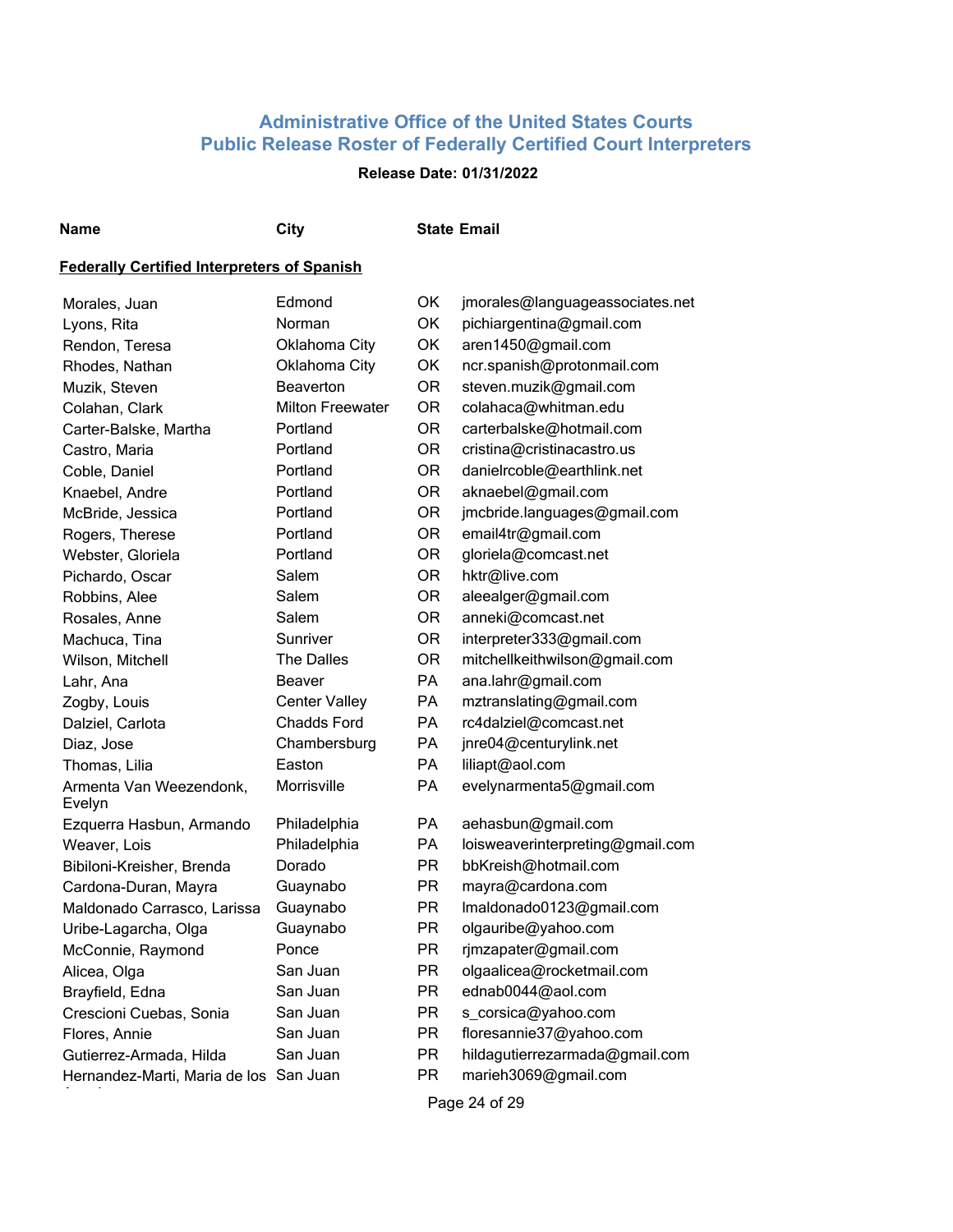## **Release Date: 01/31/2022**

**Name City State Email**

## **Federally Certified Interpreters of Spanish**

| Angeles                 |                  |             |                                  |
|-------------------------|------------------|-------------|----------------------------------|
| Lao Davila, Carlos      | San Juan         | <b>PR</b>   | carlos@viceversapr.com           |
| Navarro-Rodriguez, Ana  | San Juan         | <b>PR</b>   | ani_navarro@prd.uscourts.gov     |
| Padilla-Rivera, Jose    | San Juan         | <b>PR</b>   | padilla.jose@yahoo.com           |
| Platon, Lydia           | San Juan         | <b>PR</b>   | puchiplaton@gmail.com            |
| Rios-Franco, Aida       | San Juan         | <b>PR</b>   | AidaRiosF@gmail.com              |
| Segarra Palmer, Juan    | San Juan         | <b>PR</b>   | jesegarra@gmail.com              |
| Silver, Juli            | San Juan         | <b>PR</b>   | julisita@gmail.com               |
| Smith-Pares, Mary       | San Juan         | <b>PR</b>   | mary_jo_smith@prd.uscourts.gov   |
| Terry, Carol            | San Juan         | <b>PR</b>   | carolgterry@hotmail.com          |
| Toledo-Rivera, Felix    | San Juan         | <b>PR</b>   | Felix_Toledo@prd.uscourts.gov    |
| Torres, Aida            | San Juan         | <b>PR</b>   | aidatranslation@gmail.com        |
| Garcia, Miriam          | Vega Alta        | <b>PR</b>   | miriam_r_garcia@yahoo.com        |
| Lopez-Round, Wilma      | Cranston         | <b>RI</b>   | wlopezround@gmail.com            |
| Freehill, Mark          | Santo Domingo    | Domi<br>ngo | Santo mark.freehill@gmail.com    |
| Davis, Julia            | <b>Bluffton</b>  | SC          | jdinterpreting@gmail.com         |
| Benmaman, Virginia      | Charleston       | <b>SC</b>   | benmamanv@gmail.com              |
| Giersberg, Elizabeth    | Greer            | <b>SC</b>   | e.giersberg@charter.net          |
| Griswold, Susan         | Spartanburg      | <b>SC</b>   | scgriswold21@gmail.com           |
| Heide, Peter            | Malaga           |             | Spain petemax58@gmail.com        |
| Gilley, David           | Antioch          | <b>TN</b>   | davidinmexico@gmail.com          |
| Hayes, Heather          | Cookeville       | <b>TN</b>   | info@uscourtinterpreter.com      |
| Gann, Myra              | Nashville        | <b>TN</b>   | myragann@gmail.com               |
| Kenigson Kristy, Judith | Nashville        | <b>TN</b>   | jkinterp@gmail.com               |
| Navarro, Luis           | Alpine           | <b>TX</b>   | courtvoice@gmail.com             |
| Munera, Monica          | Argyle           | <b>TX</b>   | dentontranslator@gmail.com       |
| Baker, Ludmila          | Arlington        | <b>TX</b>   | lubaker@gmail.com                |
| Gonzalez, Yovana        | Arlington        | <b>TX</b>   | yovanas@sbcglobal.net            |
| Devlyn, Lorena          | Austin           | <b>TX</b>   | lorena_devlyn@txwd.uscourts.gov  |
| Helmerichs, Cristina    | Austin           | <b>TX</b>   | cristina@cristinahelmerichsd.com |
| Leon, Tomas             | Austin           | <b>TX</b>   | tomasleon@leontranslations.com   |
| McLean, Maurine         | Austin           | <b>TX</b>   | BiLingo@aol.com                  |
| Mines, Steven           | Austin           | <b>TX</b>   | stevemines@yahoo.com             |
| Perez, Felipe           | Austin           | <b>TX</b>   | felipe@perez-cervantes.com       |
| Szal, Amma              | Austin           | <b>TX</b>   | ammaszal@earthlink.net           |
| Killingley, Reginald    | <b>Big Sandy</b> | <b>TX</b>   | reginald.killingley@gmail.com    |

Page 25 of 29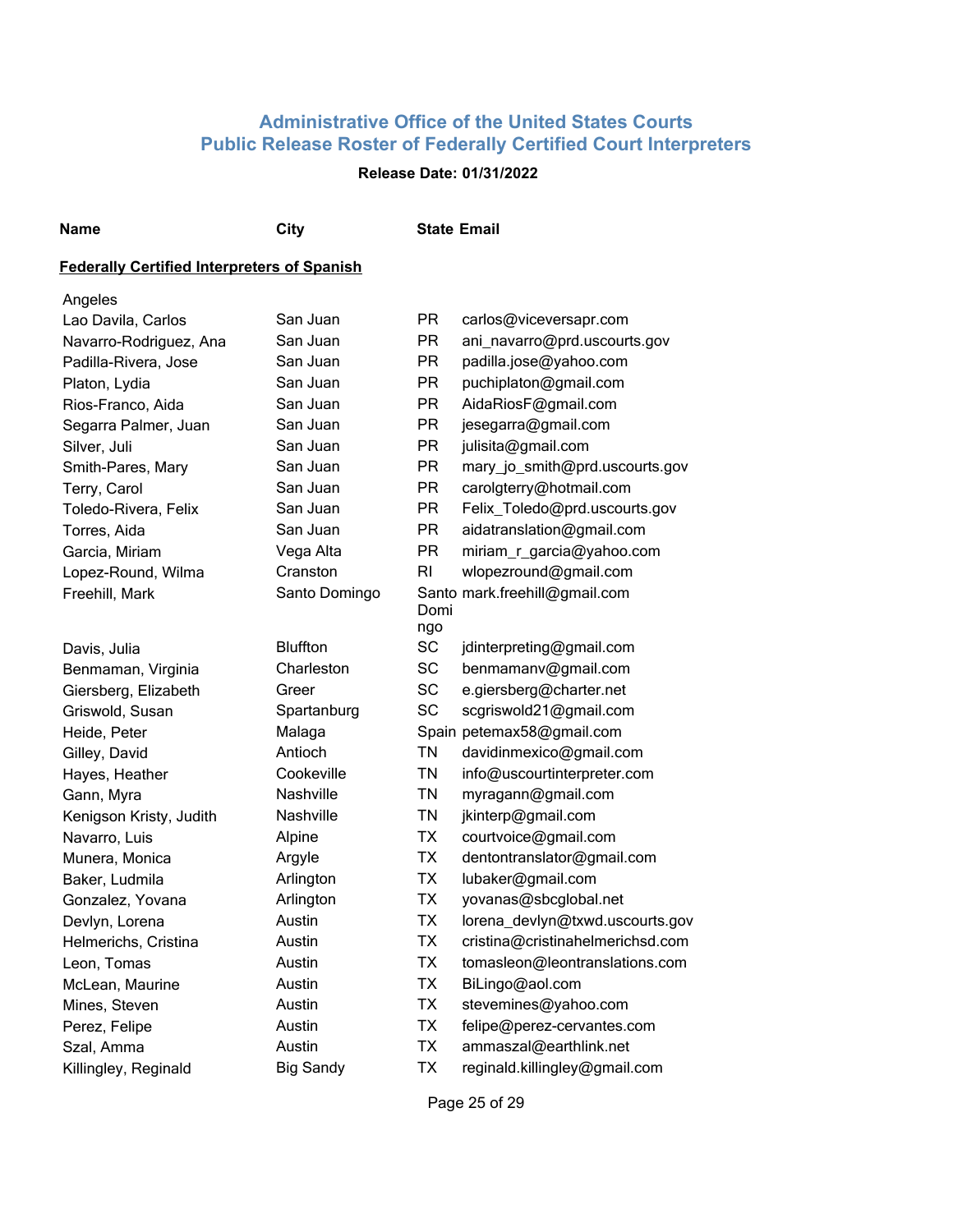## **Release Date: 01/31/2022**

**Name City State Email**

## **Federally Certified Interpreters of Spanish**

| Cortez, Sandra         | <b>Brownsville</b> | ТX        | sqcortez@yahoo.com                    |
|------------------------|--------------------|-----------|---------------------------------------|
| Ortiz, Jennifer        | <b>Brownsville</b> | <b>TX</b> | Jennifer_M_Ortiz@txs.uscourts.gov     |
| Pena, Karen            | <b>Brownsville</b> | <b>TX</b> | pekaco1995@aol.com                    |
| Mahler, Michael        | Carrollton         | <b>TX</b> | mmahler@accento.com                   |
| Macossay, Carmen       | Corpus Christi     | <b>TX</b> | sisitranslations@gmail.com            |
| Parada-Valdes, Lorena  | Corpus Christi     | <b>TX</b> | Lorena@LorenaParada.com               |
| Adriano, Alma          | Dallas             | <b>TX</b> | amgadriano@gmail.com                  |
| Birnbaum, Margarita    | Dallas             | <b>TX</b> | margarita@margaritabirnbaum.com       |
| Retta, Marilyn         | Dallas             | <b>TX</b> | mretta@crossculturecommunications.com |
| Schultz, Carmen        | Dallas             | <b>TX</b> | spanlinkinc@aol.com                   |
| Tellez, Susan          | Del Rio            | <b>TX</b> | stellez65@hotmail.com                 |
| Watson, Katherine      | Del Rio            | <b>TX</b> | watsonkatherine65@gmail.com           |
| Williams, Josephine    | Del Rio            | <b>TX</b> | josewil2@yahoo.com                    |
| Font, Josefina         | El Paso            | <b>TX</b> | bilingual.interpreter@yahoo.com       |
| Frierson, Evan         | El Paso            | <b>TX</b> | evanmfrierson@gmail.com               |
| Gallegos, Esperanza    | El Paso            | <b>TX</b> | Esperanza_Gallegos@txwd.uscourts.gov  |
| Graffos, Rafaela       | El Paso            | <b>TX</b> | pulakimo@gmail.com                    |
| Hickey, Carolina       | El Paso            | <b>TX</b> | Carolina_Hickey@nmd.uscourts.gov      |
| McEneny, Terence       | El Paso            | <b>TX</b> | t.mceneny@gmail.com                   |
| Perezdiaz, Roberto     | El Paso            | <b>TX</b> | perezdiaz1105@gmail.com               |
| Quevedo, Lucia         | El Paso            | <b>TX</b> | jquevedo@elp.rr.com                   |
| Saenz, Maria           | El Paso            | <b>TX</b> | tess_saenz@txwd.uscourts.gov          |
| Trachter, Ana          | El Paso            | <b>TX</b> | anatrachter@att.net                   |
| Strittmatter, Leonardo | Fort Worth         | <b>TX</b> | interpretersvc@sbcglobal.net          |
| Ayala, Gregorio        | Houston            | <b>TX</b> | gregorioayala@hotmail.com             |
| Brucia, Maria          | Houston            | <b>TX</b> | mariabrucia@hotmail.com               |
| Coltrin, Paul          | Houston            | <b>TX</b> | paulcoltrin@gmail.com                 |
| Daichman, Graciela     | Houston            | <b>TX</b> | gradai@rice.edu                       |
| Del Villar, Ramon      | Houston            | <b>TX</b> | ramondelvillar@msn.com                |
| Del Villar, Ramon      | Houston            | <b>TX</b> | pelonsax@hotmail.com                  |
| Donatti, Diana         | Houston            | <b>TX</b> | diana@dtitranslation.com              |
| Gomez-Mola, Sarita     | Houston            | <b>TX</b> | s.gomez-mola@aiic.net                 |
| Paredes, Ana Maria     | Houston            | <b>TX</b> | anamaria@iatranslation.com            |
| Pross, Edith           | Houston            | <b>TX</b> | prossedith@hotmail.com                |
| Wallace, Myrna         | Houston            | <b>TX</b> | myrnawallace01@me.com                 |
| Wallace, Roslyn        | Houston            | <b>TX</b> | rlacey1107@gmail.com                  |
| Wright, Beatriz        | Houston            | <b>TX</b> | bwright052021@gmail.com               |

Page 26 of 29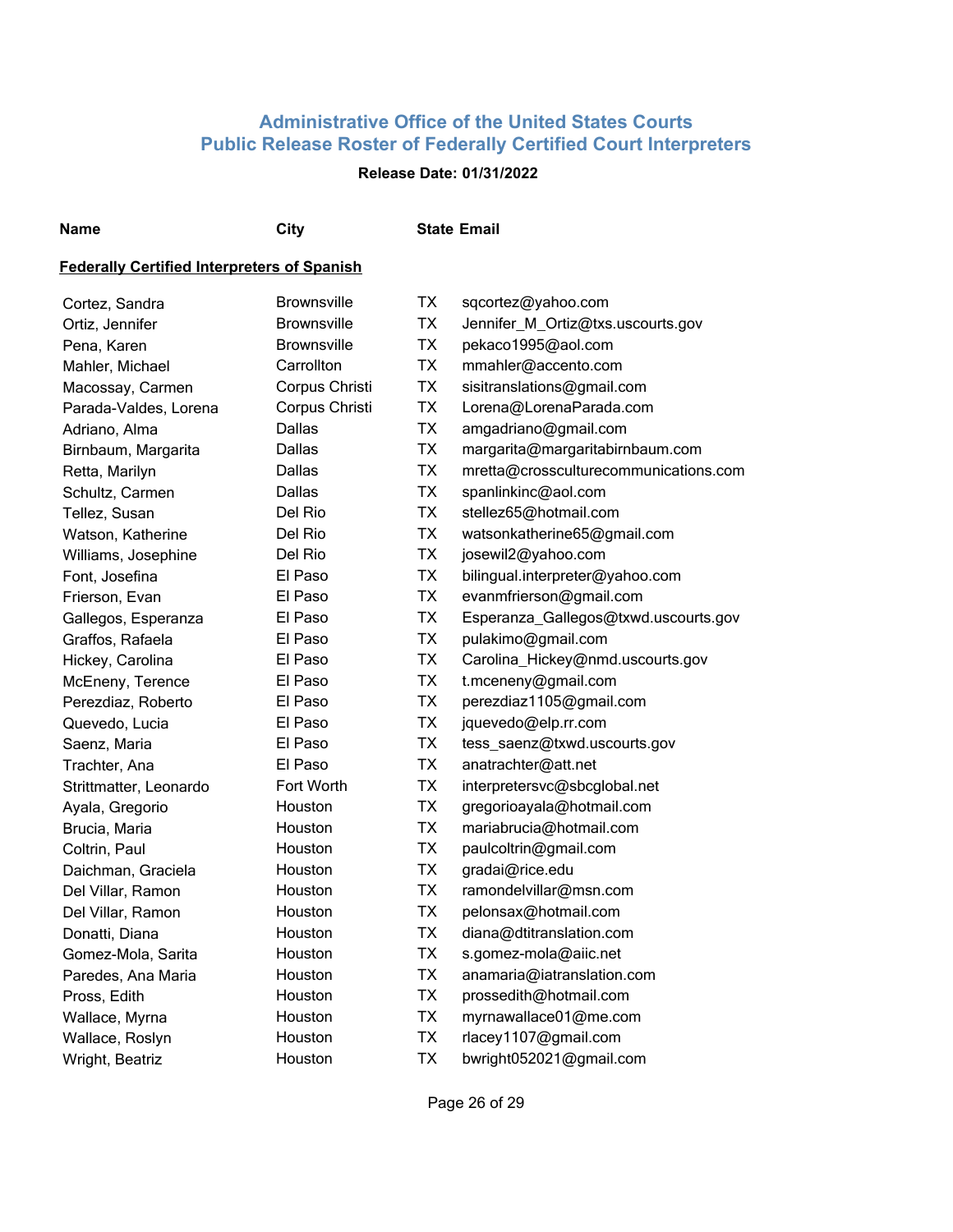## **Release Date: 01/31/2022**

**Name City State Email**

| Canudas, Eduardo       | Laredo                | TX        | ecanudas@gmail.com                |
|------------------------|-----------------------|-----------|-----------------------------------|
| Gonzalez, Diana        | Laredo                | <b>TX</b> | desertgurrl6@yahoo.com            |
| Gonzalez, Raul         | Laredo                | <b>TX</b> | raulcgonzalez@aol.com             |
| Valdes-Ortiz, Enith    | Laredo                | <b>TX</b> | emvaldesortiz@gmail.com           |
| De Pena, Cynthia       | <b>McAllen</b>        | <b>TX</b> | cynthia_depena@txs.uscourts.gov   |
| Gibler, Nicholas       | McAllen               | <b>TX</b> | nagibler@gibler.com               |
| Lewis, Dean            | <b>McAllen</b>        | <b>TX</b> | dwoodylewisc@yahoo.com            |
| Medrano, Maria         | McAllen               | <b>TX</b> | latremed@gmail.com                |
| Murillo, Noe           | McAllen               | <b>TX</b> | noe@bcultures.com                 |
| Donatti, Pablo         | <b>Meadows Place</b>  | <b>TX</b> | pablo@dtitranslation.com          |
| Ulmo, Marjorie         | Midland               | <b>TX</b> | marjorie56ulmo@suddenlink.net     |
| Foraker, Maria         | Mission               | <b>TX</b> | ketta@usccit.com                  |
| Figueroa, Rosario      | Pflugerville          | <b>TX</b> | saromedina@msn.com                |
| Baro, Lyda             | Plano                 | <b>TX</b> | lydabaro@agloballink.net          |
| Garcia, Luis           | Plano                 | <b>TX</b> | luis_v_garcia@txed.uscourts.gov   |
| Mateos-Caldwell, Maria | San Angelo            | <b>TX</b> | mcaldwell11@suddenlink.net        |
| Buckley, Suzanne       | San Antonio           | <b>TX</b> | brisuzerin@gmail.com              |
| Csihas, Andre          | San Antonio           | <b>TX</b> | acsihas@satx.rr.com               |
| Dublin-Francis, Rafael | San Antonio           | <b>TX</b> | rdublinfrancis@icloud.com         |
| Farias, Iris           | San Antonio           | <b>TX</b> | iafarias@sbcglobal.net            |
| Jacobson, Bertha       | San Antonio           | <b>TX</b> | bjacobson@swbell.net              |
| McClellan, Luz         | San Antonio           | <b>TX</b> | I.mcclellan@aiic.net              |
| Medina-Myers, Martha   | San Antonio           | <b>TX</b> | m.medina.myers@att.net            |
| Palma, Janis           | San Antonio           | <b>TX</b> | palmajanis88@gmail.com            |
| Rios, Mariana          | San Antonio           | <b>TX</b> | marianarios61@gmail.com           |
| Weinfeld, Daniel       | San Antonio           | <b>TX</b> | dweinfeld@sbcglobal.net           |
| Zambrana, SanJuana     | San Antonio           | <b>TX</b> | zambrana.juanita@gmail.com        |
| Hanna, Alethea         | San Marcos            | <b>TX</b> | alethea.hanna@gmail.com           |
| Aguilar, Israel        | Spring                | <b>TX</b> | israguilar@gmail.com              |
| Erickson, Noelia       | Farmington            | UT        | NoeliaErickson@hotmail.com        |
| Andersen, Grant        | <b>Pleasant Grove</b> | <b>UT</b> | grantandersen@gmail.com           |
| Villamar, Mayra        | Salt Lake City        | UT        | certifiedinterpreters@hotmail.com |
| Widenmann, Nikolaj     | Sandy                 | UT        | nwidenmann@wtstranslations.com    |
| Horvath, Maria         | Alexandria            | <b>VA</b> | mariajudithhorvath15@gmail.com    |
| Lefebvre, Ana-Lorena   | Alexandria            | <b>VA</b> | analorena.lefebvre@gmail.com      |
| Logrande, Magdalena    | Alexandria            | VA        | magdalena.logrande@gmail.com      |
| Stevens Lane, Kimberly | Alexandria            | VA        | kimlane@gmail.com                 |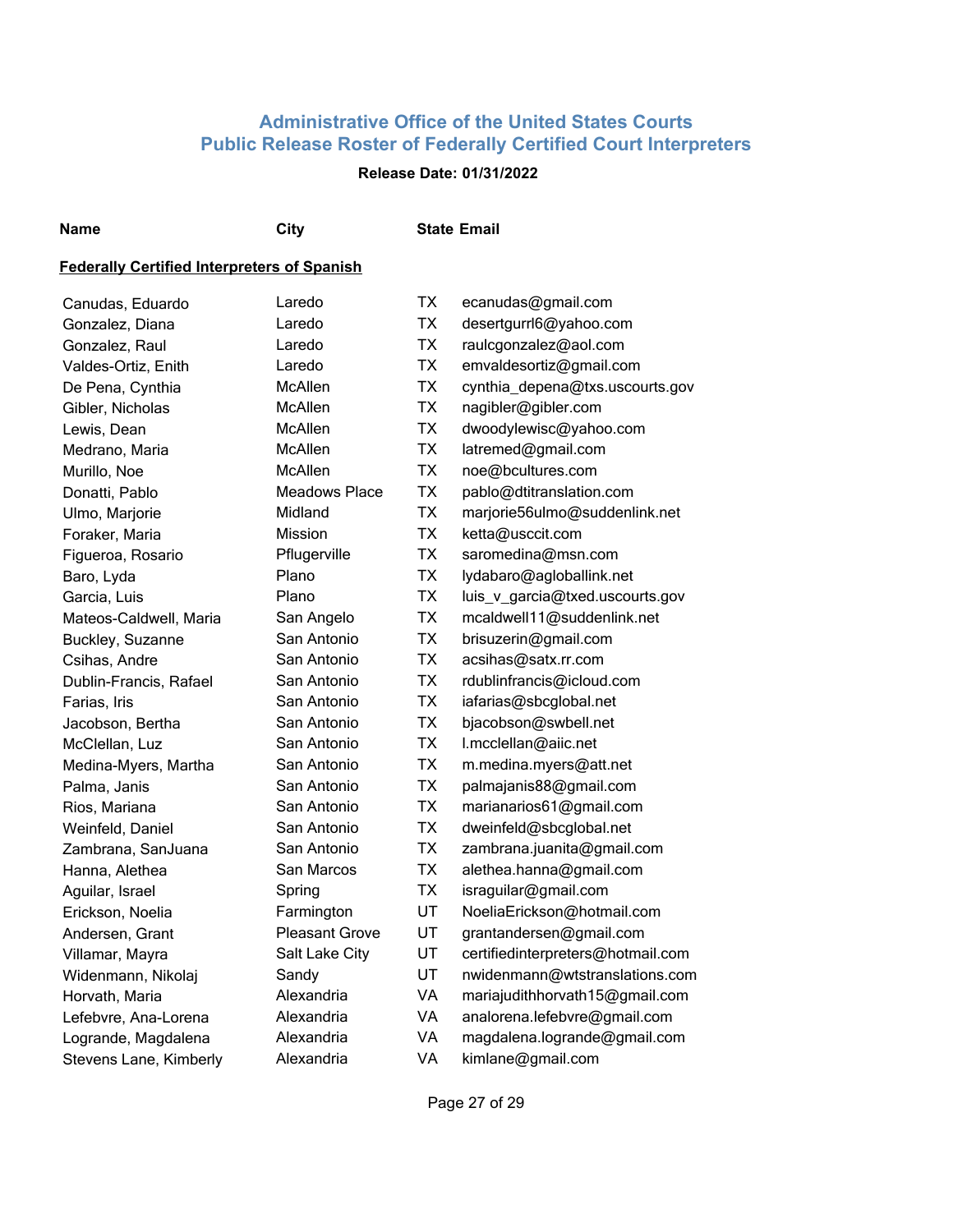## **Release Date: 01/31/2022**

#### **Name City State Email**

## **Federally Certified Interpreters of Spanish**

| Sullivan, Aimee           | Alexandria          | VA        | aimeerothsullivan@gmail.com        |
|---------------------------|---------------------|-----------|------------------------------------|
| Boren, Rita               | Arlington           | VA        | ritaboren@yahoo.com                |
| Engelsberg, Benjamin      | Arlington           | VA        | bengelsberg@gmail.com              |
| Gaston-Owen, Erin         | Arlington           | VA        | hola@articulex.com                 |
| Ruckhaus, Karin           | Arlington           | VA        | kruckhaus@gmail.com                |
| Prado, Manuel             | <b>Burke</b>        | VA        | maprak@yahoo.com                   |
| Bermudez, Debbie          | Fairfax             | VA        | debbiebermudez@gmail.com           |
| Azzouz, Karima            | <b>Falls Church</b> | VA        | azzouzk@yahoo.com                  |
| Callram, Nicole           | <b>Falls Church</b> | VA        | njcallram@gmail.com                |
| Kauffman, Katherine       | <b>Falls Church</b> | VA        | kattykauffman@gmail.com            |
| Martin, Susana            | <b>Falls Church</b> | VA        | susmartin@yahoo.com                |
| Roman-Torres, Maria       | <b>Falls Church</b> | VA        | teresa.roman@gmail.com             |
| Morton, Carola            | Norfolk             | VA        | cegintrptr@aol.com                 |
| Desrosiers, Eva           | Reston              | VA        | omaeva@verizon.net                 |
| Castro-sigler, Myriam     | Richmond            | VA        | myriamsigler@outlook.com           |
| Michelsen-King, Patricia  | Richmond            | VA        | piva@verizon.net                   |
| Daza, Martha              | Springfield         | VA        | linguistmd@verizon.net             |
| Arana, Gabriela           | Stafford            | VA        | aranainterpreter@yahoo.com         |
| Labrada, Emilio           | Sterling            | VA        | emiliolabrada@msn.com              |
| Mantel, Catalina          | Virginia Beach      | VA        | mantelkt@aol.com                   |
| Romero, Ralph             | Williamsburg        | VA        | romeropv@cox.net                   |
| Beatty, Alicia            | Auburn              | <b>WA</b> | Alicia_Linera_Beatty@earthlink.net |
| Salazar-Hobrough, Yolanda | <b>Blaine</b>       | <b>WA</b> | yolanda@thelanguagebureau.com      |
| Leveson, Nancy            | Des Moines          | <b>WA</b> | nancy@levesonlanguage.com          |
| White, Glenna             | Newcastle           | <b>WA</b> | glennawhite@msn.com                |
| A'Zar, Claudia            | Seattle             | <b>WA</b> | Azar.Claudia@gmail.com             |
| Barger, Kenneth           | Seattle             | <b>WA</b> | kennethbarger@q.com                |
| Capestany, Keo            | Seattle             | <b>WA</b> | bilingualpower@hotmail.com         |
| D'Antona, Maria           | Seattle             | <b>WA</b> | mercedesdantona@gmail.com          |
| De Castro, Gabriela       | Seattle             | <b>WA</b> | gaby@gabrieladecastro.com          |
| Hawkins, Irene            | Seattle             | <b>WA</b> | irene.l.hawkins@gmail.com          |
| Lucas Perez, Maria Jesus  | Seattle             | <b>WA</b> | mariaj.lucas@gmail.com             |
| Meredith, Diana           | Seattle             | <b>WA</b> | DianaEMeredith@gmail.com           |
| Rey, Eliana               | Seattle             | <b>WA</b> | eliana@reytranslations.com         |
| Ruiz, Griselda            | Seattle             | WA        | griseldaruiz@hotmail.com           |
| Sawrey, Susana            | Seattle             | <b>WA</b> | sstettri@yahoo.com                 |
| Schrier, Jason            | Seattle             | <b>WA</b> | jr8202@gmail.com                   |

Page 28 of 29